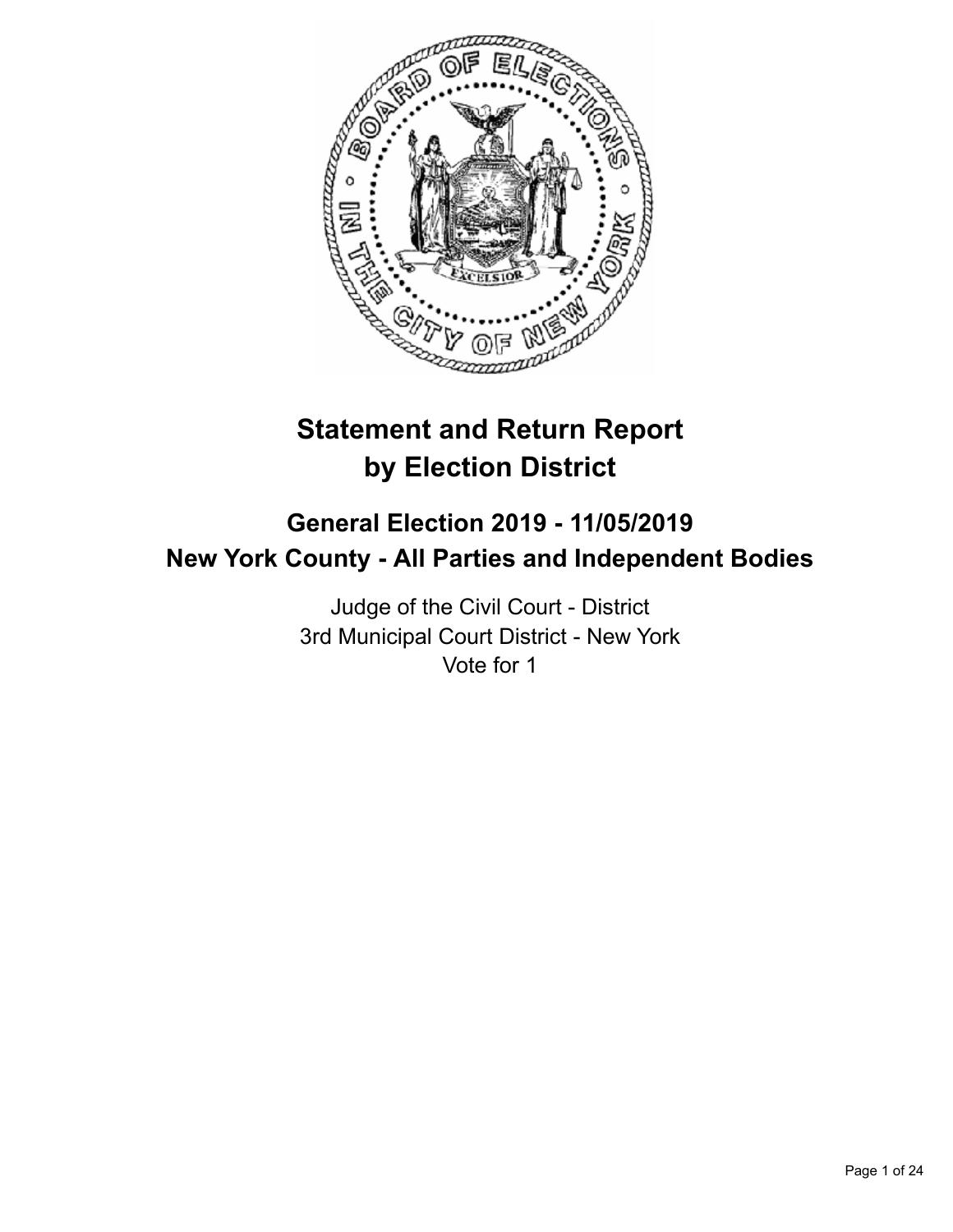

| PUBLIC COUNTER                                           | 315 |
|----------------------------------------------------------|-----|
| <b>MANUALLY COUNTED EMERGENCY</b>                        | 0   |
| ABSENTEE / MILITARY                                      | 8   |
| <b>AFFIDAVIT</b>                                         |     |
| <b>Total Ballots</b>                                     | 324 |
| Less - Inapplicable Federal/Special Presidential Ballots | 0   |
| <b>Total Applicable Ballots</b>                          | 324 |
| ANNA LEWIS (DEMOCRATIC)                                  | 266 |
| ADAM VELAZQUEZ (WRITE-IN)                                | 2   |
| ROBERT MUELLER (WRITE-IN)                                |     |
| STEVE KING (WRITE-IN)                                    |     |
| <b>Total Votes</b>                                       | 270 |
| Unrecorded                                               | 54  |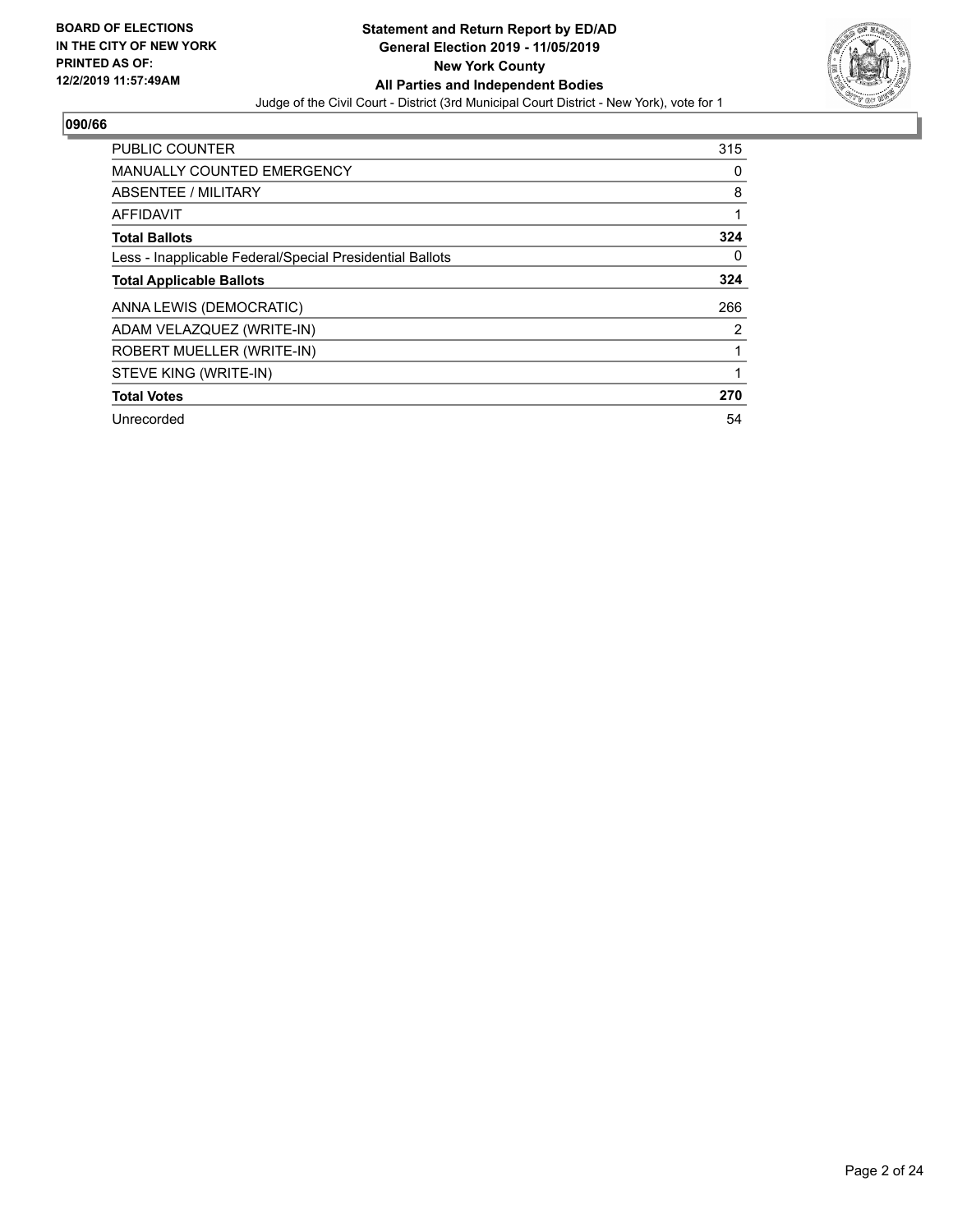

| <b>PUBLIC COUNTER</b>                                    | 288 |
|----------------------------------------------------------|-----|
| MANUALLY COUNTED EMERGENCY                               | 0   |
| <b>ABSENTEE / MILITARY</b>                               | 3   |
| AFFIDAVIT                                                | 5   |
| <b>Total Ballots</b>                                     | 296 |
| Less - Inapplicable Federal/Special Presidential Ballots | 0   |
| <b>Total Applicable Ballots</b>                          | 296 |
| ANNA LEWIS (DEMOCRATIC)                                  | 259 |
| <b>Total Votes</b>                                       | 259 |
| Unrecorded                                               | 37  |

#### **002/67**

| <b>PUBLIC COUNTER</b>                                    | 303 |
|----------------------------------------------------------|-----|
| <b>MANUALLY COUNTED EMERGENCY</b>                        | 0   |
| ABSENTEE / MILITARY                                      | 5   |
| AFFIDAVIT                                                | 2   |
| <b>Total Ballots</b>                                     | 310 |
| Less - Inapplicable Federal/Special Presidential Ballots | 0   |
| <b>Total Applicable Ballots</b>                          | 310 |
| ANNA LEWIS (DEMOCRATIC)                                  | 265 |
| UNATTRIBUTABLE WRITE-IN (WRITE-IN)                       | 2   |
| <b>Total Votes</b>                                       | 267 |
| Unrecorded                                               | 43  |
| 003/67 COMBINED into: 001/67                             |     |

## **004/67 COMBINED into: 005/67**

| <b>PUBLIC COUNTER</b>                                    | 374 |
|----------------------------------------------------------|-----|
| <b>MANUALLY COUNTED EMERGENCY</b>                        | 0   |
| ABSENTEE / MILITARY                                      | 3   |
| AFFIDAVIT                                                |     |
| <b>Total Ballots</b>                                     | 378 |
| Less - Inapplicable Federal/Special Presidential Ballots | 0   |
| <b>Total Applicable Ballots</b>                          | 378 |
| ANNA LEWIS (DEMOCRATIC)                                  | 319 |
| CAROL KOLB (WRITE-IN)                                    |     |
| CATHY LOUP (WRITE-IN)                                    |     |
| <b>Total Votes</b>                                       | 321 |
| Unrecorded                                               | 57  |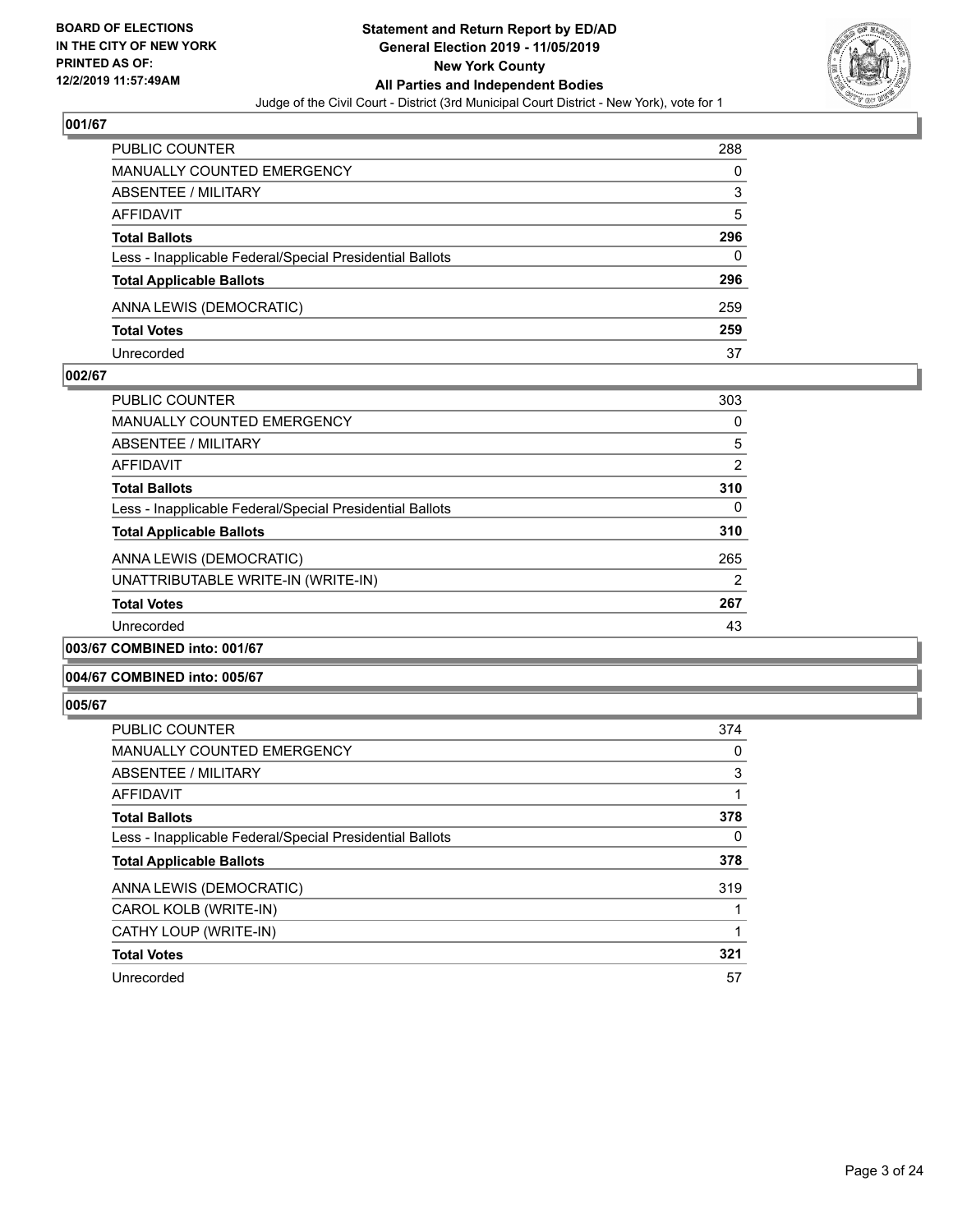

| PUBLIC COUNTER                                           | 295      |
|----------------------------------------------------------|----------|
| <b>MANUALLY COUNTED EMERGENCY</b>                        | 0        |
| ABSENTEE / MILITARY                                      | 9        |
| <b>AFFIDAVIT</b>                                         | 4        |
| <b>Total Ballots</b>                                     | 308      |
| Less - Inapplicable Federal/Special Presidential Ballots | $\Omega$ |
| <b>Total Applicable Ballots</b>                          | 308      |
| ANNA LEWIS (DEMOCRATIC)                                  | 265      |
| DONALD TRUMP JR. (WRITE-IN)                              |          |
| ELIZABETH WARREN (WRITE-IN)                              |          |
| KEITH WOFLARD (WRITE-IN)                                 |          |
| <b>Total Votes</b>                                       | 268      |
| Unrecorded                                               | 40       |
| 007/67 COMBINED into: 008/67                             |          |

## **008/67**

| PUBLIC COUNTER                                           | 320 |
|----------------------------------------------------------|-----|
| <b>MANUALLY COUNTED EMERGENCY</b>                        | 0   |
| ABSENTEE / MILITARY                                      | 12  |
| AFFIDAVIT                                                | 1   |
| <b>Total Ballots</b>                                     | 333 |
| Less - Inapplicable Federal/Special Presidential Ballots | 0   |
| <b>Total Applicable Ballots</b>                          | 333 |
| ANNA LEWIS (DEMOCRATIC)                                  | 286 |
| RON PAUL (WRITE-IN)                                      | 1   |
| SCOTT TUPING (WRITE-IN)                                  | 1   |
| UNATTRIBUTABLE WRITE-IN (WRITE-IN)                       | 1   |
| <b>Total Votes</b>                                       | 289 |
| Unrecorded                                               | 44  |
|                                                          |     |

#### **009/67 COMBINED into: 006/67**

| <b>PUBLIC COUNTER</b>                                    | 294 |
|----------------------------------------------------------|-----|
| <b>MANUALLY COUNTED EMERGENCY</b>                        | 0   |
| ABSENTEE / MILITARY                                      | 12  |
| AFFIDAVIT                                                | 6   |
| <b>Total Ballots</b>                                     | 312 |
| Less - Inapplicable Federal/Special Presidential Ballots | 0   |
| <b>Total Applicable Ballots</b>                          | 312 |
| ANNA LEWIS (DEMOCRATIC)                                  | 250 |
| DAVID LOWE (WRITE-IN)                                    |     |
| STEPHEN MCALLISTER (WRITE-IN)                            |     |
| UNATTRIBUTABLE WRITE-IN (WRITE-IN)                       | 1   |
| <b>Total Votes</b>                                       | 253 |
| Unrecorded                                               | 59  |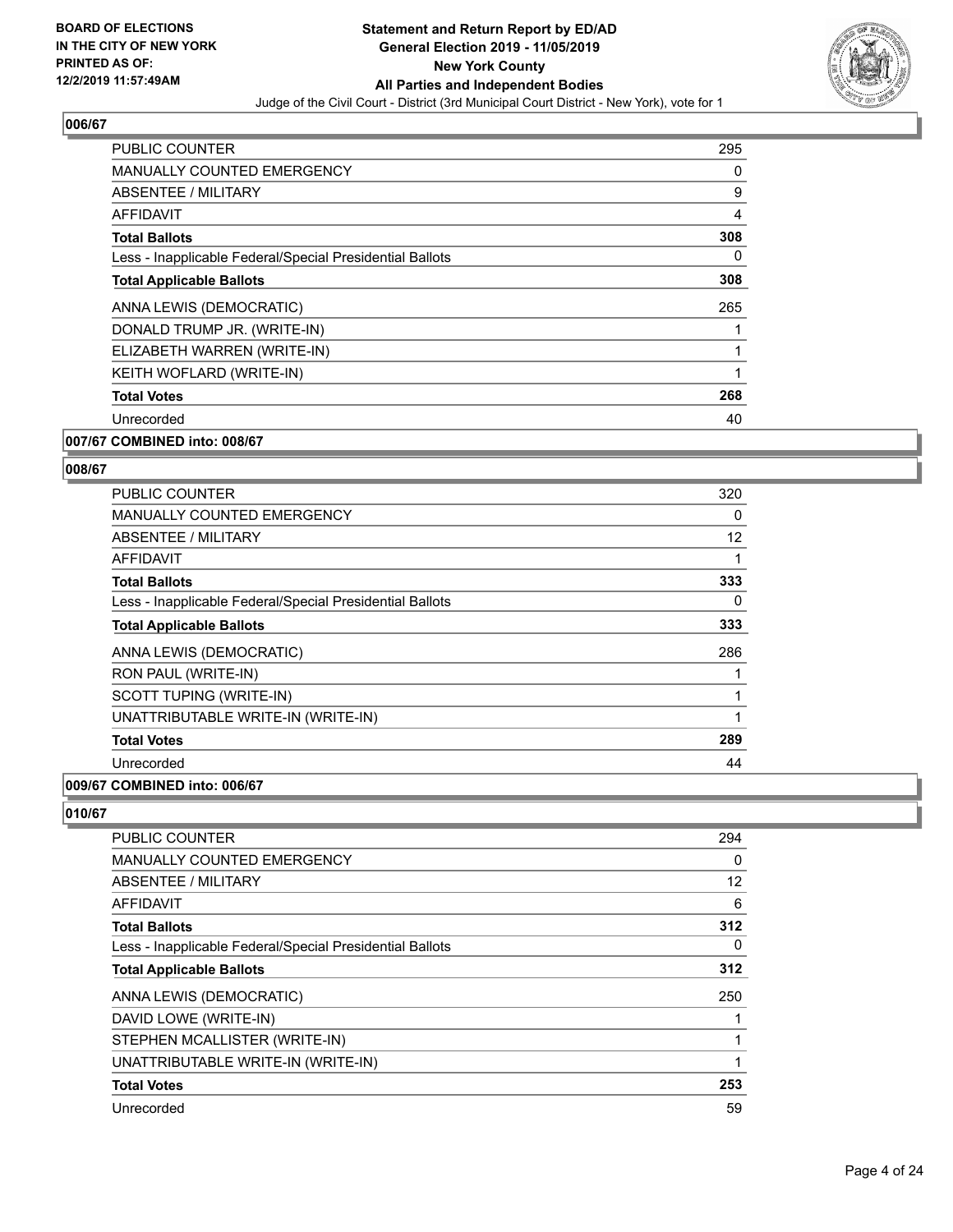

| <b>PUBLIC COUNTER</b>                                    | 264            |
|----------------------------------------------------------|----------------|
| MANUALLY COUNTED EMERGENCY                               | 0              |
| ABSENTEE / MILITARY                                      | 8              |
| AFFIDAVIT                                                | $\overline{2}$ |
| <b>Total Ballots</b>                                     | 274            |
| Less - Inapplicable Federal/Special Presidential Ballots | 0              |
| <b>Total Applicable Ballots</b>                          | 274            |
| ANNA LEWIS (DEMOCRATIC)                                  | 221            |
| ANDREW SPITZER (WRITE-IN)                                |                |
| HEATH BUZIN (WRITE-IN)                                   | 1              |
| ZEEV KIRSH ESQ. (WRITE-IN)                               | 1              |
| <b>Total Votes</b>                                       | 224            |
| Unrecorded                                               | 50             |
|                                                          |                |

## **012/67 COMBINED into: 010/67**

#### **013/67**

| <b>PUBLIC COUNTER</b>                                    | 375 |
|----------------------------------------------------------|-----|
| <b>MANUALLY COUNTED EMERGENCY</b>                        | 0   |
| ABSENTEE / MILITARY                                      | 11  |
| <b>AFFIDAVIT</b>                                         | 3   |
| <b>Total Ballots</b>                                     | 389 |
| Less - Inapplicable Federal/Special Presidential Ballots | 0   |
| <b>Total Applicable Ballots</b>                          | 389 |
| ANNA LEWIS (DEMOCRATIC)                                  | 308 |
| BRIAN MCCAFFREY (WRITE-IN)                               |     |
| MONTY BREWSTER (WRITE-IN)                                |     |
| ROBISON CRUSOE (WRITE-IN)                                |     |
| <b>Total Votes</b>                                       | 311 |
| Unrecorded                                               | 78  |

#### **014/67**

| <b>PUBLIC COUNTER</b>                                    | 335      |
|----------------------------------------------------------|----------|
| <b>MANUALLY COUNTED EMERGENCY</b>                        | $\Omega$ |
| ABSENTEE / MILITARY                                      | 12       |
| AFFIDAVIT                                                | 2        |
| <b>Total Ballots</b>                                     | 349      |
| Less - Inapplicable Federal/Special Presidential Ballots | $\Omega$ |
| <b>Total Applicable Ballots</b>                          | 349      |
| ANNA LEWIS (DEMOCRATIC)                                  | 304      |
| UNATTRIBUTABLE WRITE-IN (WRITE-IN)                       |          |
| <b>Total Votes</b>                                       | 305      |
| Unrecorded                                               | 44       |
| 015/67 COMBINED into: 013/67                             |          |

## **016/67 COMBINED into: 014/67**

**017/67 COMBINED into: 011/67**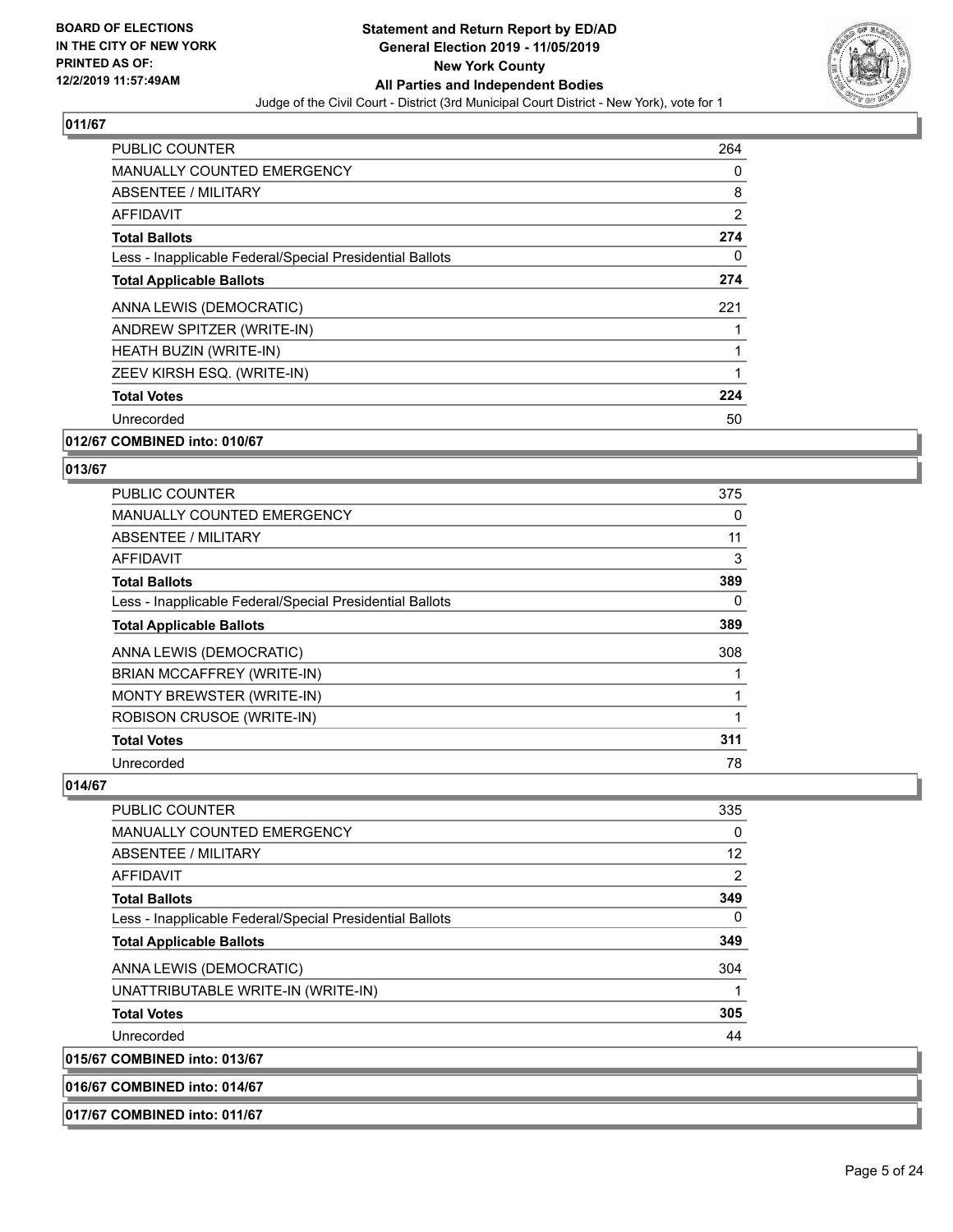

| <b>PUBLIC COUNTER</b>                                    | 277 |
|----------------------------------------------------------|-----|
| <b>MANUALLY COUNTED EMERGENCY</b>                        | 0   |
| ABSENTEE / MILITARY                                      | 2   |
| AFFIDAVIT                                                |     |
| <b>Total Ballots</b>                                     | 280 |
| Less - Inapplicable Federal/Special Presidential Ballots | 0   |
| <b>Total Applicable Ballots</b>                          | 280 |
| ANNA LEWIS (DEMOCRATIC)                                  | 232 |
| BENJAMINE SEKOLY (WRITE-IN)                              |     |
| UNATTRIBUTABLE WRITE-IN (WRITE-IN)                       | 3   |
| <b>Total Votes</b>                                       | 236 |
| Unrecorded                                               | 44  |

### **019/67**

| <b>PUBLIC COUNTER</b>                                    | 188      |
|----------------------------------------------------------|----------|
| <b>MANUALLY COUNTED EMERGENCY</b>                        | 0        |
| ABSENTEE / MILITARY                                      | 5        |
| AFFIDAVIT                                                |          |
| <b>Total Ballots</b>                                     | 194      |
| Less - Inapplicable Federal/Special Presidential Ballots | $\Omega$ |
| <b>Total Applicable Ballots</b>                          | 194      |
| ANNA LEWIS (DEMOCRATIC)                                  | 144      |
| <b>JEANINE PIRRO (WRITE-IN)</b>                          |          |
| NICHOLAS PIEZZO (WRITE-IN)                               |          |
| UNATTRIBUTABLE WRITE-IN (WRITE-IN)                       | 2        |
| <b>Total Votes</b>                                       | 148      |
| Unrecorded                                               | 46       |

## **020/67**

| <b>PUBLIC COUNTER</b>                                    | 201 |
|----------------------------------------------------------|-----|
| <b>MANUALLY COUNTED EMERGENCY</b>                        | 0   |
| ABSENTEE / MILITARY                                      | 5   |
| AFFIDAVIT                                                | 6   |
| <b>Total Ballots</b>                                     | 212 |
| Less - Inapplicable Federal/Special Presidential Ballots | 0   |
| <b>Total Applicable Ballots</b>                          | 212 |
| ANNA LEWIS (DEMOCRATIC)                                  | 172 |
| UNATTRIBUTABLE WRITE-IN (WRITE-IN)                       |     |
| <b>Total Votes</b>                                       | 173 |
| Unrecorded                                               | 39  |
| 021/67 COMBINED into: 018/67                             |     |

## **022/67 COMBINED into: 023/67**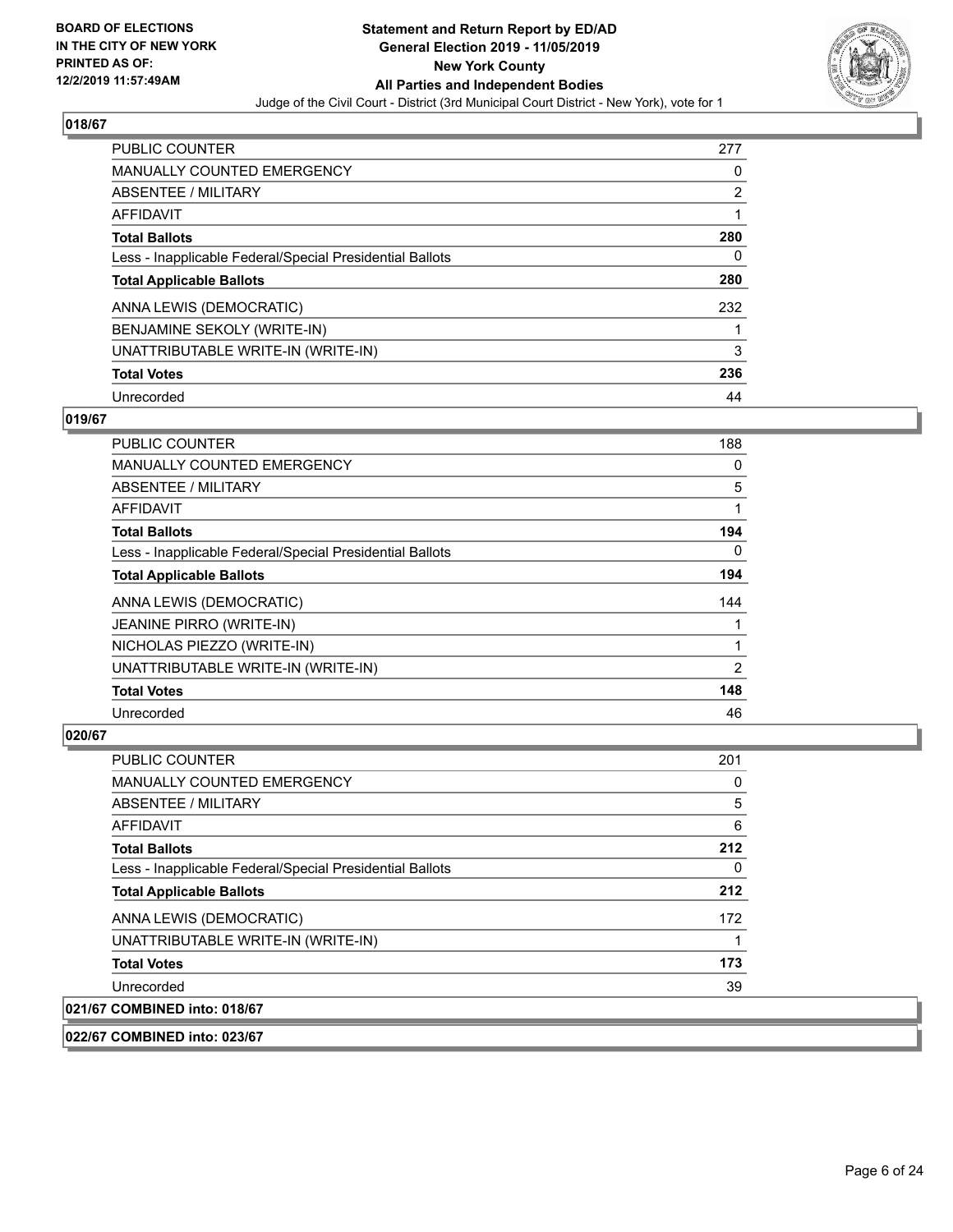

| <b>PUBLIC COUNTER</b>                                    | 274 |
|----------------------------------------------------------|-----|
| <b>MANUALLY COUNTED EMERGENCY</b>                        | 0   |
| ABSENTEE / MILITARY                                      | 11  |
| AFFIDAVIT                                                |     |
| <b>Total Ballots</b>                                     | 286 |
| Less - Inapplicable Federal/Special Presidential Ballots | 0   |
| <b>Total Applicable Ballots</b>                          | 286 |
| ANNA LEWIS (DEMOCRATIC)                                  | 236 |
| EMMANUEL DECAUDIN (WRITE-IN)                             |     |
| YETTA KIRLAN (WRITE-IN)                                  |     |
| <b>Total Votes</b>                                       | 238 |
| Unrecorded                                               | 48  |

### **024/67**

| <b>PUBLIC COUNTER</b>                                    | 147      |
|----------------------------------------------------------|----------|
| <b>MANUALLY COUNTED EMERGENCY</b>                        | 0        |
| ABSENTEE / MILITARY                                      | 4        |
| <b>AFFIDAVIT</b>                                         | $\Omega$ |
| <b>Total Ballots</b>                                     | 151      |
| Less - Inapplicable Federal/Special Presidential Ballots | 0        |
| <b>Total Applicable Ballots</b>                          | 151      |
| ANNA LEWIS (DEMOCRATIC)                                  | 120      |
| WILLIAM P. SHORT III (WRITE-IN)                          |          |
| <b>Total Votes</b>                                       | 121      |
| Unrecorded                                               | 30       |

| PUBLIC COUNTER                                           | 209            |
|----------------------------------------------------------|----------------|
| <b>MANUALLY COUNTED EMERGENCY</b>                        | 0              |
| ABSENTEE / MILITARY                                      | $\overline{2}$ |
| AFFIDAVIT                                                | 5              |
| <b>Total Ballots</b>                                     | 216            |
| Less - Inapplicable Federal/Special Presidential Ballots | $\Omega$       |
| <b>Total Applicable Ballots</b>                          | 216            |
| ANNA LEWIS (DEMOCRATIC)                                  | 176            |
| UNATTRIBUTABLE WRITE-IN (WRITE-IN)                       |                |
| <b>Total Votes</b>                                       | 177            |
| Unrecorded                                               | 39             |
| 026/67 COMBINED into: 025/67                             |                |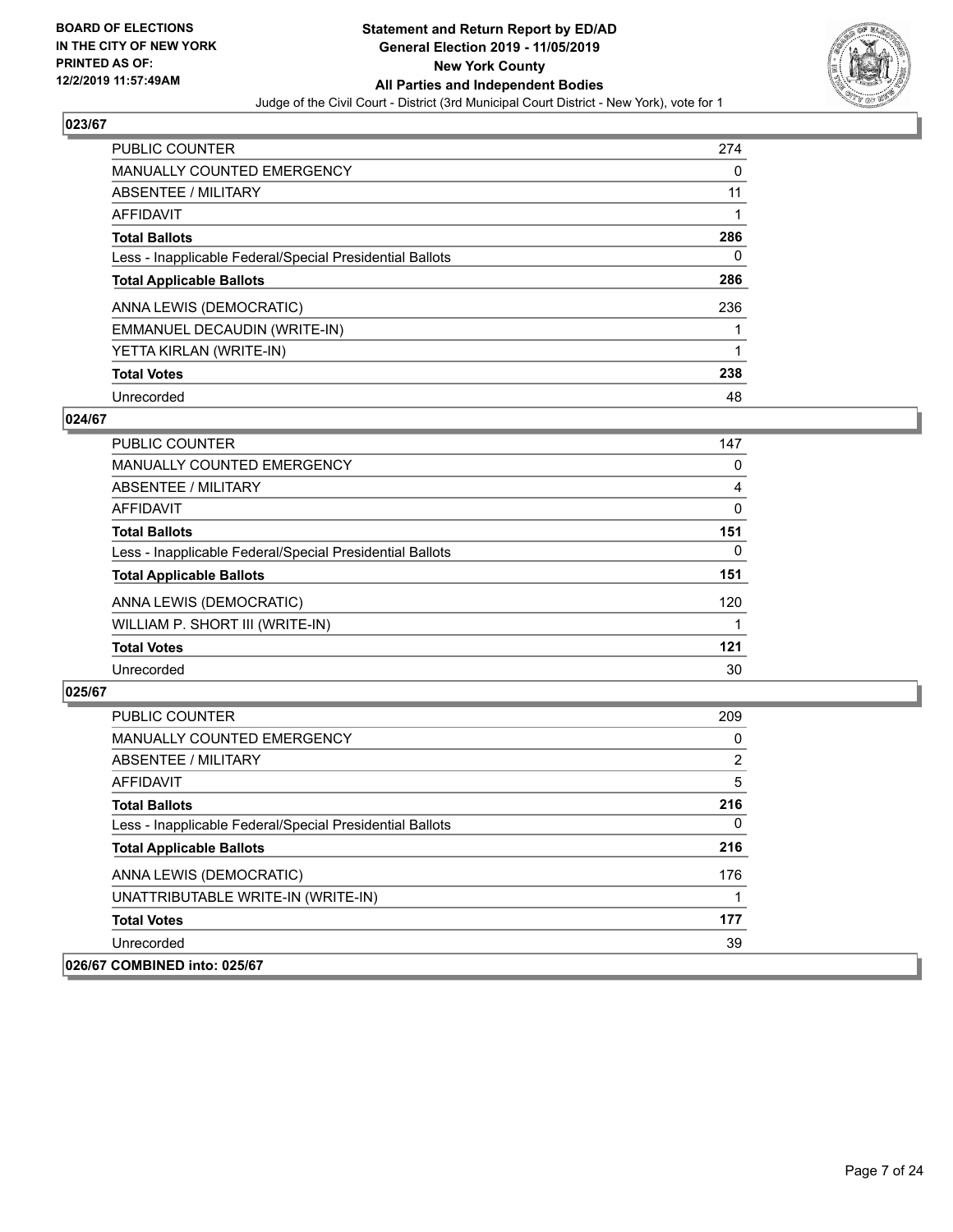

| <b>PUBLIC COUNTER</b>                                    | 323 |
|----------------------------------------------------------|-----|
| <b>MANUALLY COUNTED EMERGENCY</b>                        | 0   |
| ABSENTEE / MILITARY                                      | 11  |
| AFFIDAVIT                                                | 0   |
| <b>Total Ballots</b>                                     | 334 |
| Less - Inapplicable Federal/Special Presidential Ballots | 0   |
| <b>Total Applicable Ballots</b>                          | 334 |
| ANNA LEWIS (DEMOCRATIC)                                  | 267 |
| <b>JEANINE PIRRO (WRITE-IN)</b>                          |     |
| SHAH NOOR (WRITE-IN)                                     |     |
| <b>Total Votes</b>                                       | 269 |
| Unrecorded                                               | 65  |

### **028/67**

| <b>PUBLIC COUNTER</b>                                    | 173      |
|----------------------------------------------------------|----------|
| <b>MANUALLY COUNTED EMERGENCY</b>                        | 0        |
| ABSENTEE / MILITARY                                      | 6        |
| AFFIDAVIT                                                | 5        |
| <b>Total Ballots</b>                                     | 184      |
| Less - Inapplicable Federal/Special Presidential Ballots | $\Omega$ |
| <b>Total Applicable Ballots</b>                          | 184      |
| ANNA LEWIS (DEMOCRATIC)                                  | 158      |
| UNATTRIBUTABLE WRITE-IN (WRITE-IN)                       |          |
| <b>Total Votes</b>                                       | 159      |
| Unrecorded                                               | 25       |

| <b>PUBLIC COUNTER</b>                                    | 126      |
|----------------------------------------------------------|----------|
| MANUALLY COUNTED EMERGENCY                               | $\Omega$ |
| <b>ABSENTEE / MILITARY</b>                               |          |
| AFFIDAVIT                                                |          |
| <b>Total Ballots</b>                                     | 128      |
| Less - Inapplicable Federal/Special Presidential Ballots | $\Omega$ |
| <b>Total Applicable Ballots</b>                          | 128      |
| ANNA LEWIS (DEMOCRATIC)                                  | 105      |
| <b>Total Votes</b>                                       | 105      |
| Unrecorded                                               | 23       |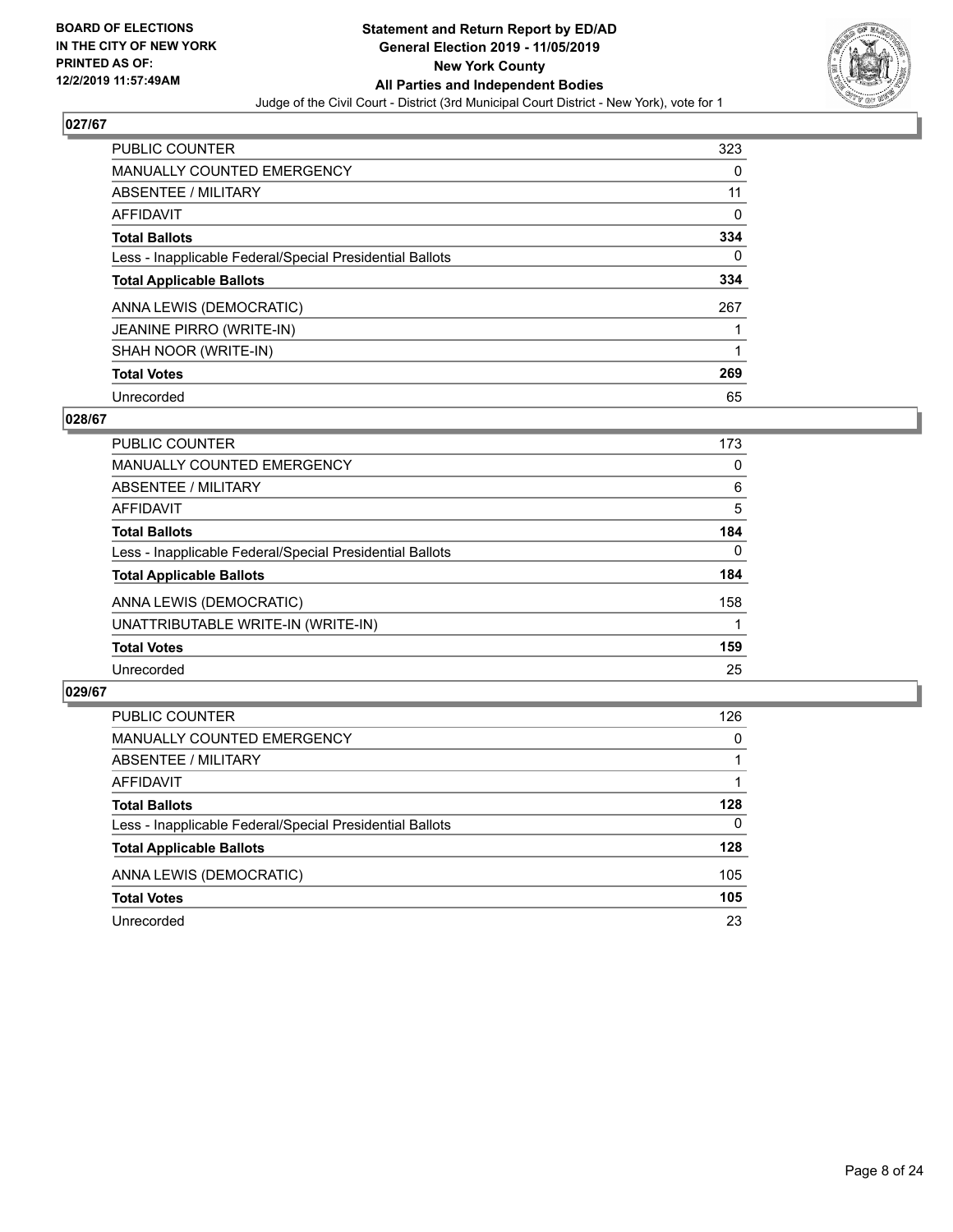

| PUBLIC COUNTER                                           | 155 |
|----------------------------------------------------------|-----|
| <b>MANUALLY COUNTED EMERGENCY</b>                        | 0   |
| ABSENTEE / MILITARY                                      | 3   |
| <b>AFFIDAVIT</b>                                         | 7   |
| <b>Total Ballots</b>                                     | 165 |
| Less - Inapplicable Federal/Special Presidential Ballots | 0   |
| <b>Total Applicable Ballots</b>                          | 165 |
| ANNA LEWIS (DEMOCRATIC)                                  | 139 |
| JOAN KANE (WRITE-IN)                                     |     |
| MIAO HANG QIU (WRITE-IN)                                 | 1   |
| <b>Total Votes</b>                                       | 141 |
| Unrecorded                                               | 24  |

## **100/67 COMBINED into: 024/67**

## **101/67**

| <b>PUBLIC COUNTER</b>                                    | 152      |
|----------------------------------------------------------|----------|
| <b>MANUALLY COUNTED EMERGENCY</b>                        | $\Omega$ |
| ABSENTEE / MILITARY                                      | 5        |
| <b>AFFIDAVIT</b>                                         | 2        |
| <b>Total Ballots</b>                                     | 159      |
| Less - Inapplicable Federal/Special Presidential Ballots | $\Omega$ |
| <b>Total Applicable Ballots</b>                          | 159      |
| ANNA LEWIS (DEMOCRATIC)                                  | 135      |
| RAY ANTHONY (WRITE-IN)                                   |          |
| UNATTRIBUTABLE WRITE-IN (WRITE-IN)                       |          |
| <b>Total Votes</b>                                       | 137      |
| Unrecorded                                               | 22       |

| PUBLIC COUNTER                                           | 261 |
|----------------------------------------------------------|-----|
| <b>MANUALLY COUNTED EMERGENCY</b>                        | 0   |
| ABSENTEE / MILITARY                                      | 4   |
| AFFIDAVIT                                                | 1   |
| <b>Total Ballots</b>                                     | 266 |
| Less - Inapplicable Federal/Special Presidential Ballots | 0   |
| <b>Total Applicable Ballots</b>                          | 266 |
| ANNA LEWIS (DEMOCRATIC)                                  | 216 |
| DWAYNE WADE (WRITE-IN)                                   |     |
| MATTHEW SULLIVAN (WRITE-IN)                              |     |
| MEAGHAN FITZGERALD (WRITE-IN)                            | 1   |
| UNATTRIBUTABLE WRITE-IN (WRITE-IN)                       | 1   |
| <b>Total Votes</b>                                       | 220 |
| Unrecorded                                               | 46  |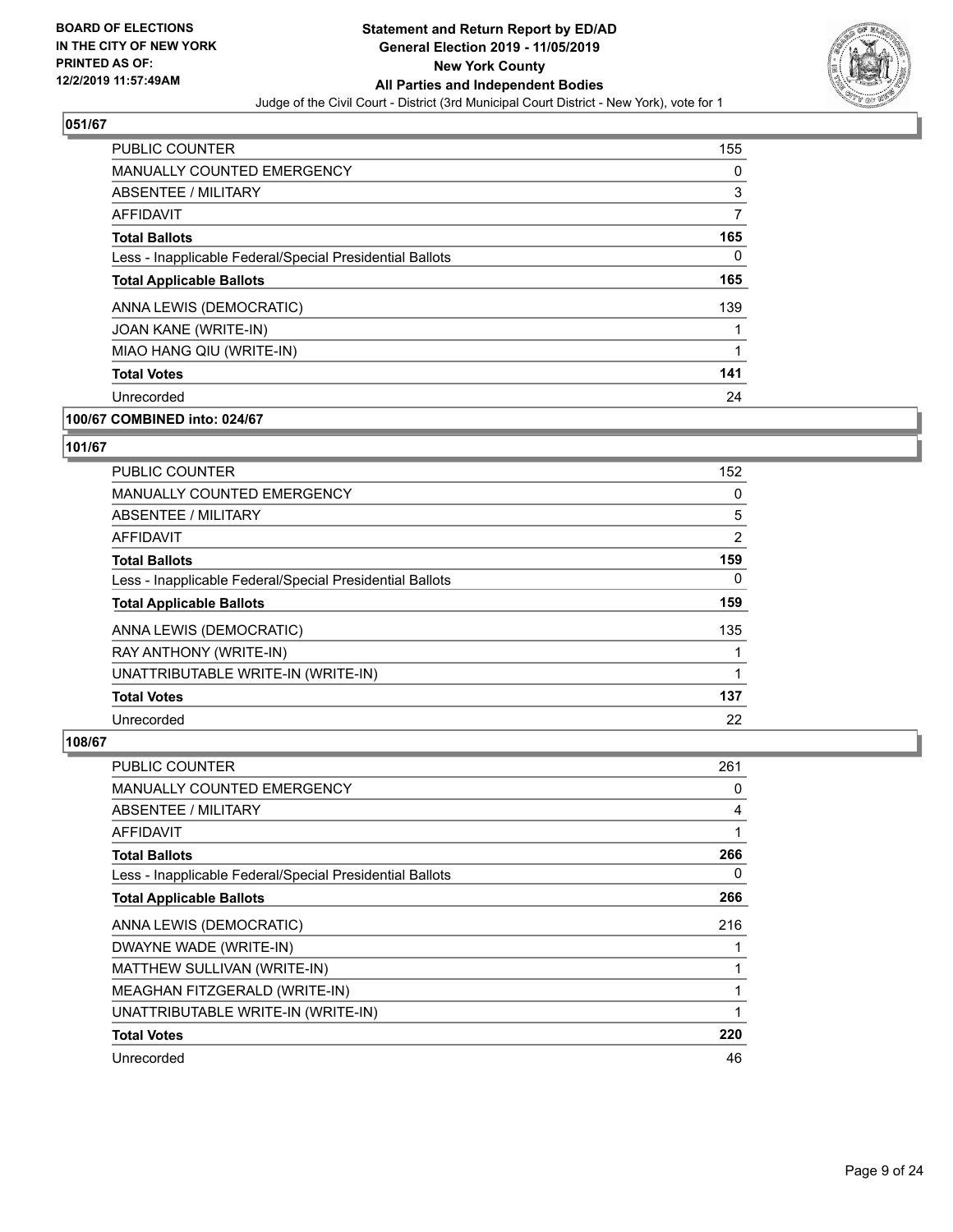

| <b>PUBLIC COUNTER</b>                                    | 214 |
|----------------------------------------------------------|-----|
| <b>MANUALLY COUNTED EMERGENCY</b>                        | 0   |
| ABSENTEE / MILITARY                                      | 4   |
| AFFIDAVIT                                                | 4   |
| <b>Total Ballots</b>                                     | 222 |
| Less - Inapplicable Federal/Special Presidential Ballots | 0   |
| <b>Total Applicable Ballots</b>                          | 222 |
| ANNA LEWIS (DEMOCRATIC)                                  | 195 |
| <b>Total Votes</b>                                       | 195 |
| Unrecorded                                               | 27  |

| <b>PUBLIC COUNTER</b>                                    | 118 |
|----------------------------------------------------------|-----|
| MANUALLY COUNTED EMERGENCY                               | 0   |
| ABSENTEE / MILITARY                                      | 15  |
| <b>AFFIDAVIT</b>                                         | 3   |
| <b>Total Ballots</b>                                     | 136 |
| Less - Inapplicable Federal/Special Presidential Ballots | 0   |
| <b>Total Applicable Ballots</b>                          | 136 |
| ANNA LEWIS (DEMOCRATIC)                                  | 117 |
| UNATTRIBUTABLE WRITE-IN (WRITE-IN)                       |     |
| <b>Total Votes</b>                                       | 118 |
| Unrecorded                                               | 18  |
| 111/67 COMBINED into: 051/67                             |     |
| 113/67 COMBINED into: 108/67                             |     |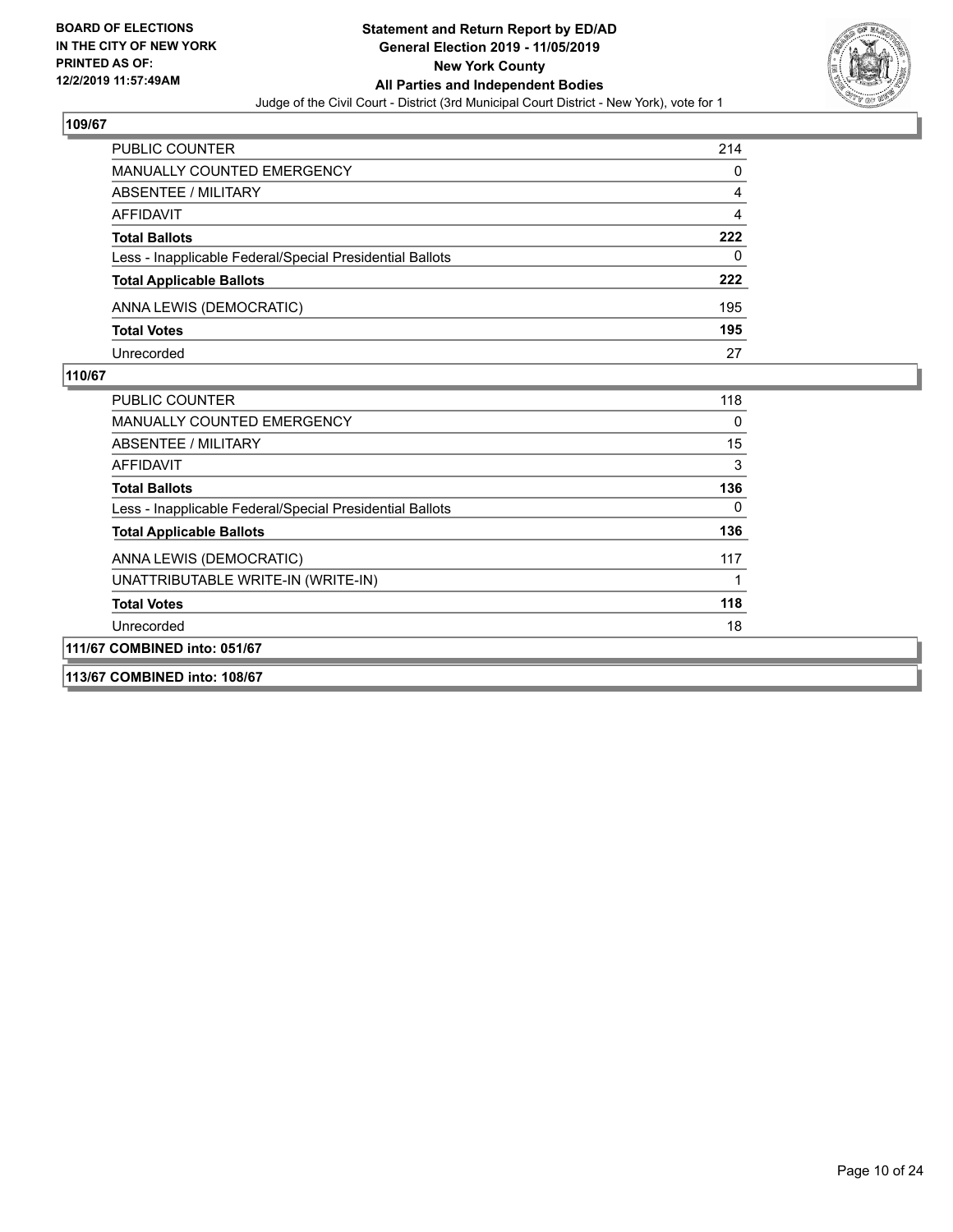

| PUBLIC COUNTER                                           | 117            |
|----------------------------------------------------------|----------------|
| <b>MANUALLY COUNTED EMERGENCY</b>                        | 0              |
| ABSENTEE / MILITARY                                      | $\overline{2}$ |
| <b>AFFIDAVIT</b>                                         | $\mathbf{0}$   |
| <b>Total Ballots</b>                                     | 119            |
| Less - Inapplicable Federal/Special Presidential Ballots | 0              |
| <b>Total Applicable Ballots</b>                          | 119            |
| ANNA LEWIS (DEMOCRATIC)                                  | 99             |
| ALEXANDRIA A. O. CARTER (WRITE-IN)                       |                |
| LILY HURT (WRITE-IN)                                     |                |
| <b>Total Votes</b>                                       | 101            |
| Unrecorded                                               | 18             |

## **004/75 COMBINED into: 090/66**

## **011/75**

| <b>PUBLIC COUNTER</b>                                    | 155      |
|----------------------------------------------------------|----------|
| <b>MANUALLY COUNTED EMERGENCY</b>                        | $\Omega$ |
| ABSENTEE / MILITARY                                      |          |
| AFFIDAVIT                                                | 0        |
| <b>Total Ballots</b>                                     | 156      |
| Less - Inapplicable Federal/Special Presidential Ballots | $\Omega$ |
| <b>Total Applicable Ballots</b>                          | 156      |
| ANNA LEWIS (DEMOCRATIC)                                  | 128      |
| <b>Total Votes</b>                                       | 128      |
| Unrecorded                                               | 28       |

| PUBLIC COUNTER                                           | 227 |
|----------------------------------------------------------|-----|
| <b>MANUALLY COUNTED EMERGENCY</b>                        | 0   |
| ABSENTEE / MILITARY                                      | 9   |
| <b>AFFIDAVIT</b>                                         | 2   |
| <b>Total Ballots</b>                                     | 238 |
| Less - Inapplicable Federal/Special Presidential Ballots | 0   |
| <b>Total Applicable Ballots</b>                          | 238 |
| ANNA LEWIS (DEMOCRATIC)                                  | 197 |
| BELLA ABZUG (WRITE-IN)                                   |     |
| UNATTRIBUTABLE WRITE-IN (WRITE-IN)                       |     |
| <b>Total Votes</b>                                       | 199 |
| Unrecorded                                               | 39  |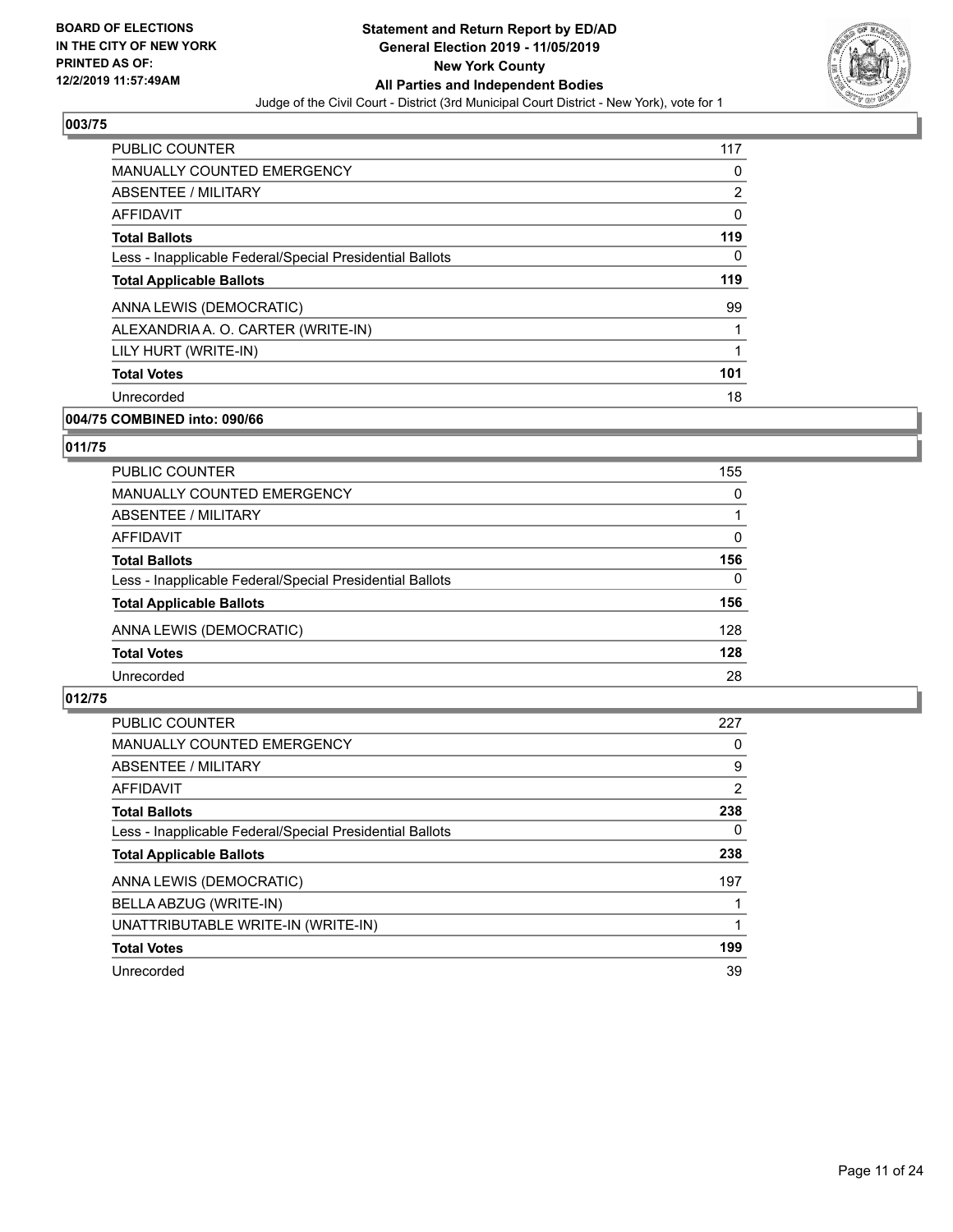

| <b>PUBLIC COUNTER</b>                                    | 310 |
|----------------------------------------------------------|-----|
| MANUALLY COUNTED EMERGENCY                               | 0   |
| <b>ABSENTEE / MILITARY</b>                               | 6   |
| AFFIDAVIT                                                | 0   |
| <b>Total Ballots</b>                                     | 316 |
| Less - Inapplicable Federal/Special Presidential Ballots | 0   |
| <b>Total Applicable Ballots</b>                          | 316 |
| ANNA LEWIS (DEMOCRATIC)                                  | 273 |
| <b>Total Votes</b>                                       | 273 |
| Unrecorded                                               | 43  |

#### **014/75**

| PUBLIC COUNTER                                           | 79       |
|----------------------------------------------------------|----------|
| MANUALLY COUNTED EMERGENCY                               | 0        |
| ABSENTEE / MILITARY                                      | $\Omega$ |
| AFFIDAVIT                                                | 4        |
| <b>Total Ballots</b>                                     | 83       |
| Less - Inapplicable Federal/Special Presidential Ballots | $\Omega$ |
| <b>Total Applicable Ballots</b>                          | 83       |
| ANNA LEWIS (DEMOCRATIC)                                  | 72       |
| <b>Total Votes</b>                                       | 72       |
| Unrecorded                                               | 11       |

| <b>PUBLIC COUNTER</b>                                    | 267 |
|----------------------------------------------------------|-----|
| <b>MANUALLY COUNTED EMERGENCY</b>                        | 0   |
| ABSENTEE / MILITARY                                      | 4   |
| AFFIDAVIT                                                |     |
| <b>Total Ballots</b>                                     | 272 |
| Less - Inapplicable Federal/Special Presidential Ballots | 0   |
| <b>Total Applicable Ballots</b>                          | 272 |
| ANNA LEWIS (DEMOCRATIC)                                  | 235 |
| <b>Total Votes</b>                                       | 235 |
| Unrecorded                                               | 37  |
| 016/75 COMBINED into: 012/75                             |     |
| 018/75 COMBINED into: 015/75                             |     |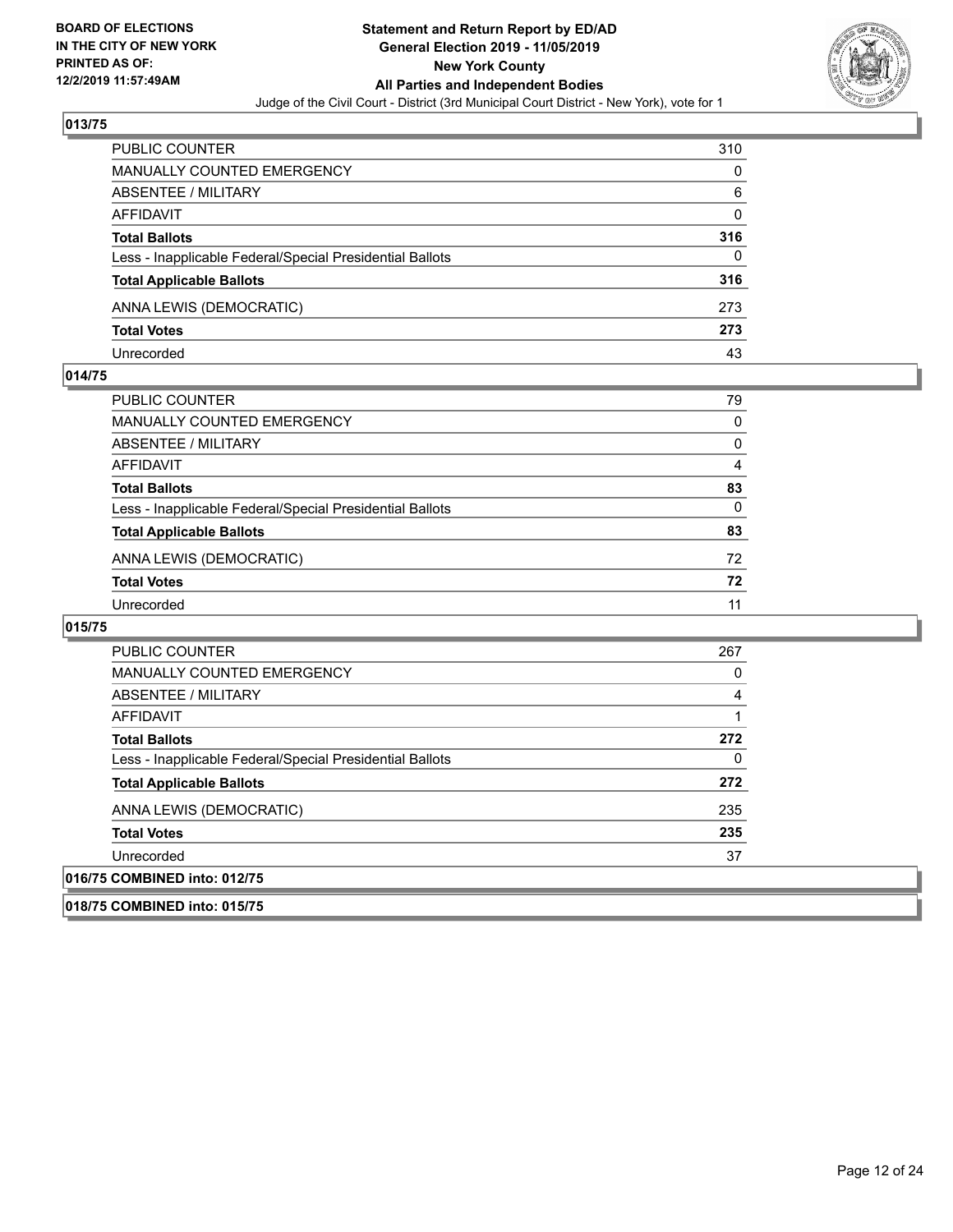

| PUBLIC COUNTER                                           | 322 |
|----------------------------------------------------------|-----|
| <b>MANUALLY COUNTED EMERGENCY</b>                        | 0   |
| ABSENTEE / MILITARY                                      | 5   |
| AFFIDAVIT                                                | 4   |
| <b>Total Ballots</b>                                     | 331 |
| Less - Inapplicable Federal/Special Presidential Ballots | 0   |
| <b>Total Applicable Ballots</b>                          | 331 |
| ANNA LEWIS (DEMOCRATIC)                                  | 282 |
| <b>Total Votes</b>                                       | 282 |
| Unrecorded                                               | 49  |

## **020/75 COMBINED into: 022/75**

#### **021/75 COMBINED into: 111/75**

#### **022/75**

| PUBLIC COUNTER                                           | 323 |
|----------------------------------------------------------|-----|
| MANUALLY COUNTED EMERGENCY                               | 0   |
| ABSENTEE / MILITARY                                      | 7   |
| AFFIDAVIT                                                | 3   |
| <b>Total Ballots</b>                                     | 333 |
| Less - Inapplicable Federal/Special Presidential Ballots | 0   |
| <b>Total Applicable Ballots</b>                          | 333 |
| ANNA LEWIS (DEMOCRATIC)                                  | 300 |
| UNATTRIBUTABLE WRITE-IN (WRITE-IN)                       |     |
| <b>Total Votes</b>                                       | 301 |
| Unrecorded                                               | 32  |

| <b>PUBLIC COUNTER</b>                                    | 351 |
|----------------------------------------------------------|-----|
| <b>MANUALLY COUNTED EMERGENCY</b>                        | 0   |
| <b>ABSENTEE / MILITARY</b>                               | 18  |
| AFFIDAVIT                                                | 2   |
| <b>Total Ballots</b>                                     | 371 |
| Less - Inapplicable Federal/Special Presidential Ballots | 0   |
| <b>Total Applicable Ballots</b>                          | 371 |
| ANNA LEWIS (DEMOCRATIC)                                  | 315 |
| PETER SHERIDAN (WRITE-IN)                                |     |
| RICHARD E. STONE (WRITE-IN)                              |     |
| <b>Total Votes</b>                                       | 317 |
| Unrecorded                                               | 54  |
| 024/75 COMBINED into: 023/75                             |     |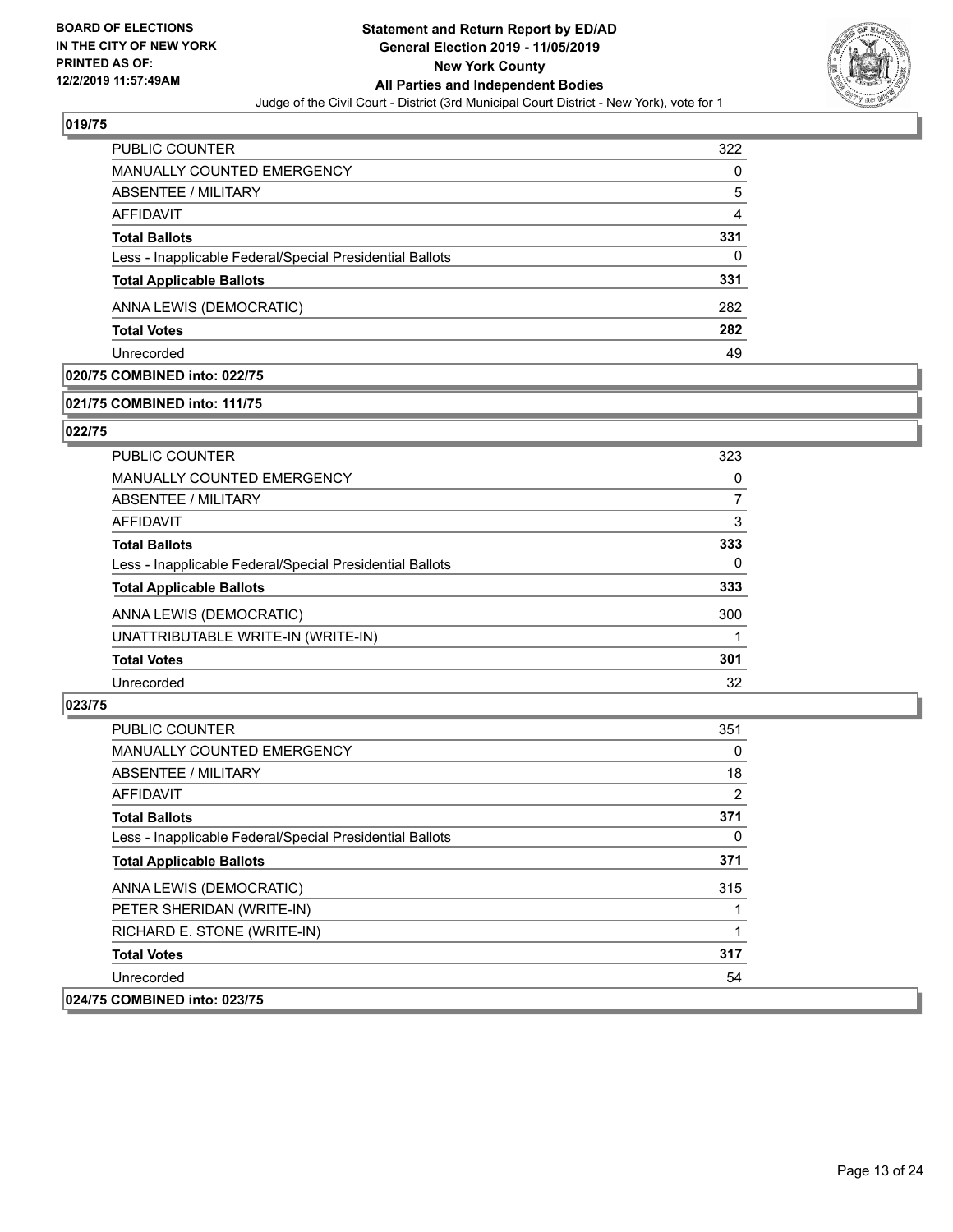

| <b>PUBLIC COUNTER</b>                                    | 364 |
|----------------------------------------------------------|-----|
| <b>MANUALLY COUNTED EMERGENCY</b>                        | 0   |
| ABSENTEE / MILITARY                                      | 4   |
| AFFIDAVIT                                                |     |
| <b>Total Ballots</b>                                     | 369 |
| Less - Inapplicable Federal/Special Presidential Ballots | 0   |
| <b>Total Applicable Ballots</b>                          | 369 |
| ANNA LEWIS (DEMOCRATIC)                                  | 317 |
| UNATTRIBUTABLE WRITE-IN (WRITE-IN)                       |     |
| <b>Total Votes</b>                                       | 318 |
| Unrecorded                                               | 51  |

## **026/75 COMBINED into: 025/75**

## **037/75**

| <b>PUBLIC COUNTER</b>                                    | 199      |
|----------------------------------------------------------|----------|
| MANUALLY COUNTED EMERGENCY                               | 0        |
| ABSENTEE / MILITARY                                      | 1        |
| AFFIDAVIT                                                | 2        |
| <b>Total Ballots</b>                                     | 202      |
| Less - Inapplicable Federal/Special Presidential Ballots | $\Omega$ |
| <b>Total Applicable Ballots</b>                          | 202      |
| ANNA LEWIS (DEMOCRATIC)                                  | 170      |
| ASHLEY JUDD (WRITE-IN)                                   |          |
| VINCENT F. MARTUSCIELLO (WRITE-IN)                       |          |
| <b>Total Votes</b>                                       | 172      |
| Unrecorded                                               | 30       |

| PUBLIC COUNTER                                           | 520 |
|----------------------------------------------------------|-----|
| <b>MANUALLY COUNTED EMERGENCY</b>                        | 0   |
| <b>ABSENTEE / MILITARY</b>                               | 11  |
| AFFIDAVIT                                                | 2   |
| <b>Total Ballots</b>                                     | 533 |
| Less - Inapplicable Federal/Special Presidential Ballots | 0   |
| <b>Total Applicable Ballots</b>                          | 533 |
| ANNA LEWIS (DEMOCRATIC)                                  | 407 |
| <b>GEORGIA KARABINAKIS (WRITE-IN)</b>                    |     |
| JOHN WILLIAMS (WRITE-IN)                                 | 1   |
| TOM DUANE (WRITE-IN)                                     | 1   |
| UNATTRIBUTABLE WRITE-IN (WRITE-IN)                       | 1   |
| <b>Total Votes</b>                                       | 411 |
| Unrecorded                                               | 122 |
| 039/75 COMBINED into: 045/75                             |     |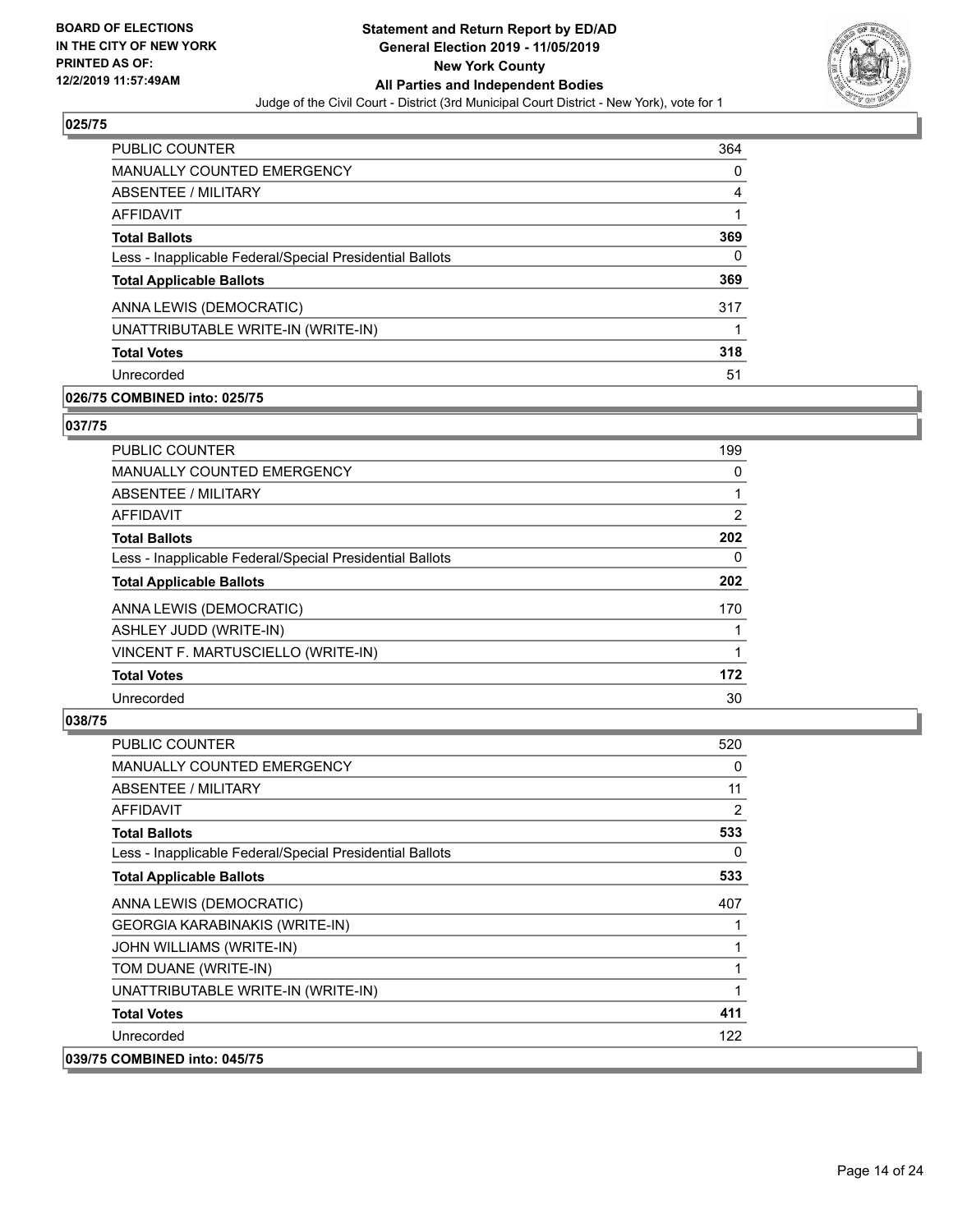

| PUBLIC COUNTER                                           | 234            |
|----------------------------------------------------------|----------------|
| <b>MANUALLY COUNTED EMERGENCY</b>                        | $\Omega$       |
| ABSENTEE / MILITARY                                      | $\overline{2}$ |
| AFFIDAVIT                                                | 2              |
| <b>Total Ballots</b>                                     | 238            |
| Less - Inapplicable Federal/Special Presidential Ballots | 0              |
| <b>Total Applicable Ballots</b>                          | 238            |
| ANNA LEWIS (DEMOCRATIC)                                  | 188            |
| <b>Total Votes</b>                                       | 188            |
| Unrecorded                                               | 50             |

## **041/75 COMBINED into: 040/75**

## **042/75 COMBINED into: 048/75**

#### **043/75**

| PUBLIC COUNTER                                           | 383            |
|----------------------------------------------------------|----------------|
| MANUALLY COUNTED EMERGENCY                               | 0              |
| ABSENTEE / MILITARY                                      | 6              |
| AFFIDAVIT                                                | 6              |
| <b>Total Ballots</b>                                     | 395            |
| Less - Inapplicable Federal/Special Presidential Ballots | 0              |
| <b>Total Applicable Ballots</b>                          | 395            |
| ANNA LEWIS (DEMOCRATIC)                                  | 305            |
| BARRY WALLENSTEIN (WRITE-IN)                             | 1              |
| <b>JUDY SHEINDLIN (WRITE-IN)</b>                         | 1              |
| NORMAN A. ELLIS (WRITE-IN)                               | 1              |
| UNATTRIBUTABLE WRITE-IN (WRITE-IN)                       | $\overline{2}$ |
| WILLIAM TRETJEN (WRITE-IN)                               | 1              |
| <b>Total Votes</b>                                       | 311            |
| Unrecorded                                               | 84             |

| <b>PUBLIC COUNTER</b>                                    | 339          |
|----------------------------------------------------------|--------------|
| MANUALLY COUNTED EMERGENCY                               | $\Omega$     |
| ABSENTEE / MILITARY                                      | 12           |
| AFFIDAVIT                                                | 4            |
| <b>Total Ballots</b>                                     | 355          |
| Less - Inapplicable Federal/Special Presidential Ballots | $\mathbf{0}$ |
| <b>Total Applicable Ballots</b>                          | 355          |
| ANNA LEWIS (DEMOCRATIC)                                  | 283          |
| <b>GAVIN MCGUINESS (WRITE-IN)</b>                        |              |
| <b>Total Votes</b>                                       | 284          |
| Unrecorded                                               | 71           |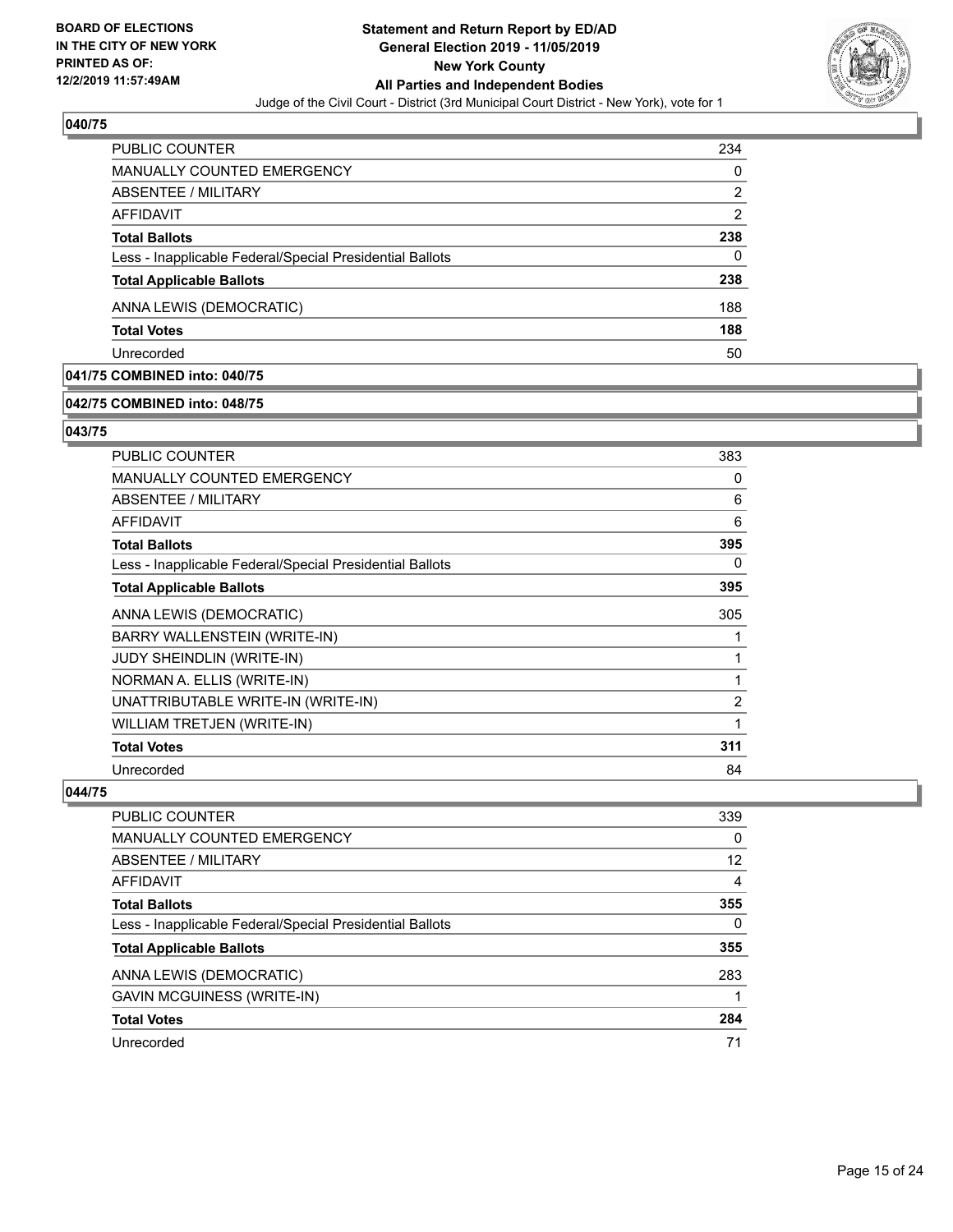

| PUBLIC COUNTER                                           | 283 |
|----------------------------------------------------------|-----|
| <b>MANUALLY COUNTED EMERGENCY</b>                        | 0   |
| ABSENTEE / MILITARY                                      | 7   |
| <b>AFFIDAVIT</b>                                         | 3   |
| <b>Total Ballots</b>                                     | 293 |
| Less - Inapplicable Federal/Special Presidential Ballots | 0   |
| <b>Total Applicable Ballots</b>                          | 293 |
| ANNA LEWIS (DEMOCRATIC)                                  | 236 |
| JOHN R. THOMAS JR. (WRITE-IN)                            |     |
| ROBERT MARKOFF (WRITE-IN)                                | 1   |
| <b>Total Votes</b>                                       | 238 |
| Unrecorded                                               | 55  |

**046/75 COMBINED into: 062/75**

#### **047/75 COMBINED into: 044/75**

#### **048/75**

| <b>PUBLIC COUNTER</b>                                    | 281 |
|----------------------------------------------------------|-----|
| <b>MANUALLY COUNTED EMERGENCY</b>                        | 0   |
| ABSENTEE / MILITARY                                      |     |
| AFFIDAVIT                                                | 3   |
| <b>Total Ballots</b>                                     | 285 |
| Less - Inapplicable Federal/Special Presidential Ballots | 0   |
| <b>Total Applicable Ballots</b>                          | 285 |
| ANNA LEWIS (DEMOCRATIC)                                  | 243 |
| UNATTRIBUTABLE WRITE-IN (WRITE-IN)                       |     |
| ZAZU PITTS (WRITE-IN)                                    |     |
| <b>Total Votes</b>                                       | 245 |
| Unrecorded                                               | 40  |

| <b>PUBLIC COUNTER</b>                                    | 288 |
|----------------------------------------------------------|-----|
| <b>MANUALLY COUNTED EMERGENCY</b>                        | 0   |
| ABSENTEE / MILITARY                                      | 11  |
| AFFIDAVIT                                                | 0   |
| <b>Total Ballots</b>                                     | 299 |
| Less - Inapplicable Federal/Special Presidential Ballots | 0   |
| <b>Total Applicable Ballots</b>                          | 299 |
| ANNA LEWIS (DEMOCRATIC)                                  | 247 |
| SAFEENA MECHLAI (WRITE-IN)                               |     |
| SUN TZU (WRITE-IN)                                       |     |
| UNATTRIBUTABLE WRITE-IN (WRITE-IN)                       | 1   |
| <b>Total Votes</b>                                       | 250 |
| Unrecorded                                               | 49  |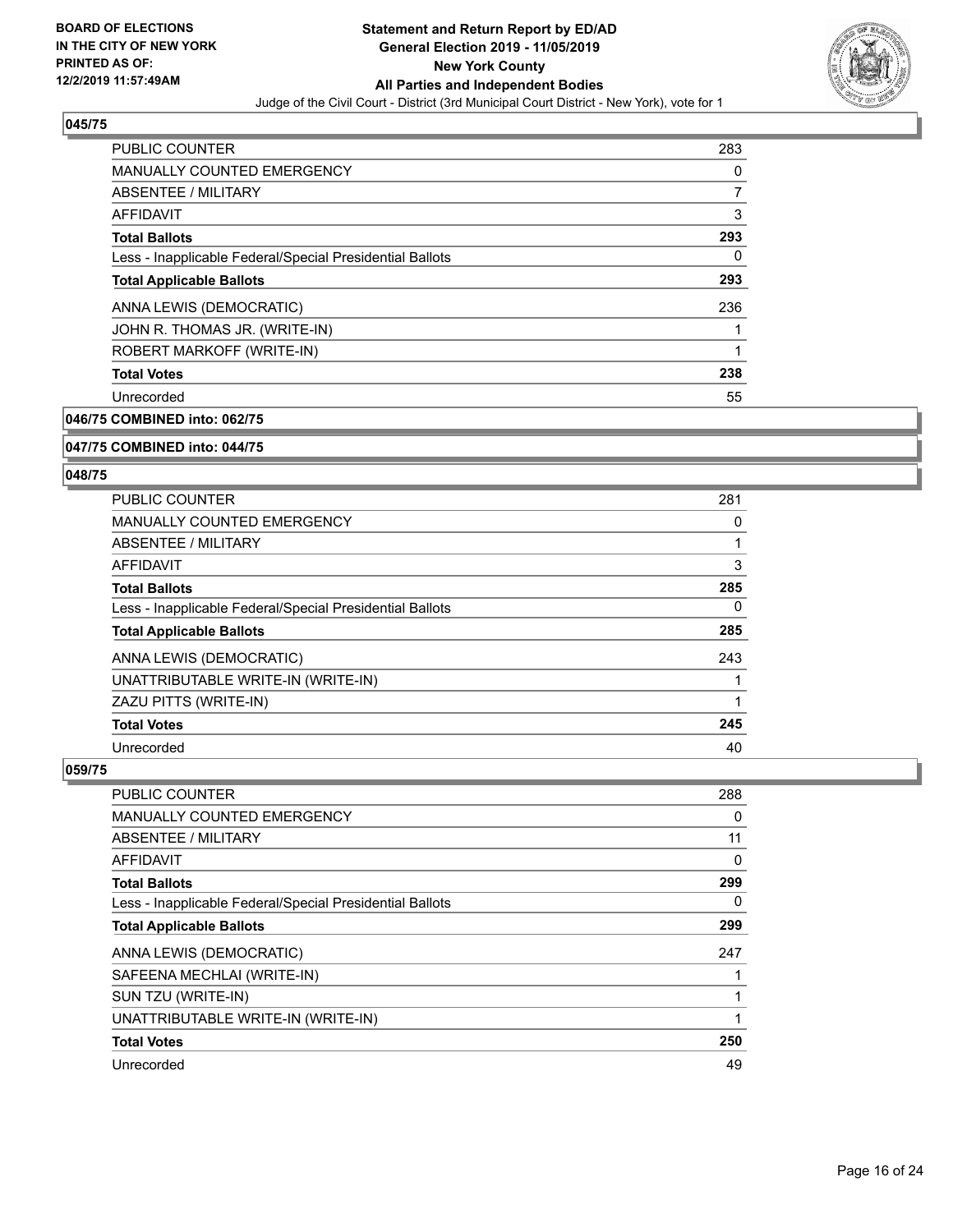

| PUBLIC COUNTER                                           | 13       |
|----------------------------------------------------------|----------|
| <b>MANUALLY COUNTED EMERGENCY</b>                        | 0        |
| ABSENTEE / MILITARY                                      | 0        |
| AFFIDAVIT                                                | $\Omega$ |
| <b>Total Ballots</b>                                     | 13       |
| Less - Inapplicable Federal/Special Presidential Ballots | $\Omega$ |
| <b>Total Applicable Ballots</b>                          | 13       |
| ANNA LEWIS (DEMOCRATIC)                                  | 9        |
| <b>Total Votes</b>                                       | 9        |
| Unrecorded                                               | 4        |

#### **061/75 COMBINED into: 060/75**

#### **062/75**

| PUBLIC COUNTER                                           | 213 |
|----------------------------------------------------------|-----|
| <b>MANUALLY COUNTED EMERGENCY</b>                        | 0   |
| ABSENTEE / MILITARY                                      | 5   |
| AFFIDAVIT                                                | 2   |
| <b>Total Ballots</b>                                     | 220 |
| Less - Inapplicable Federal/Special Presidential Ballots | 0   |
| <b>Total Applicable Ballots</b>                          | 220 |
| ANNA LEWIS (DEMOCRATIC)                                  | 181 |
| CANDICE ACMERMAN (WRITE-IN)                              |     |
| DANIEL DROMM (WRITE-IN)                                  |     |
| <b>Total Votes</b>                                       | 183 |
| Unrecorded                                               | 37  |
|                                                          |     |

| <b>PUBLIC COUNTER</b>                                    | 150            |
|----------------------------------------------------------|----------------|
| <b>MANUALLY COUNTED EMERGENCY</b>                        | 0              |
| ABSENTEE / MILITARY                                      | $\overline{4}$ |
| <b>AFFIDAVIT</b>                                         |                |
| <b>Total Ballots</b>                                     | 155            |
| Less - Inapplicable Federal/Special Presidential Ballots | $\Omega$       |
| <b>Total Applicable Ballots</b>                          | 155            |
| ANNA LEWIS (DEMOCRATIC)                                  | 126            |
| <b>Total Votes</b>                                       | 126            |
| Unrecorded                                               | 29             |
| 064/75 COMBINED into: 059/75                             |                |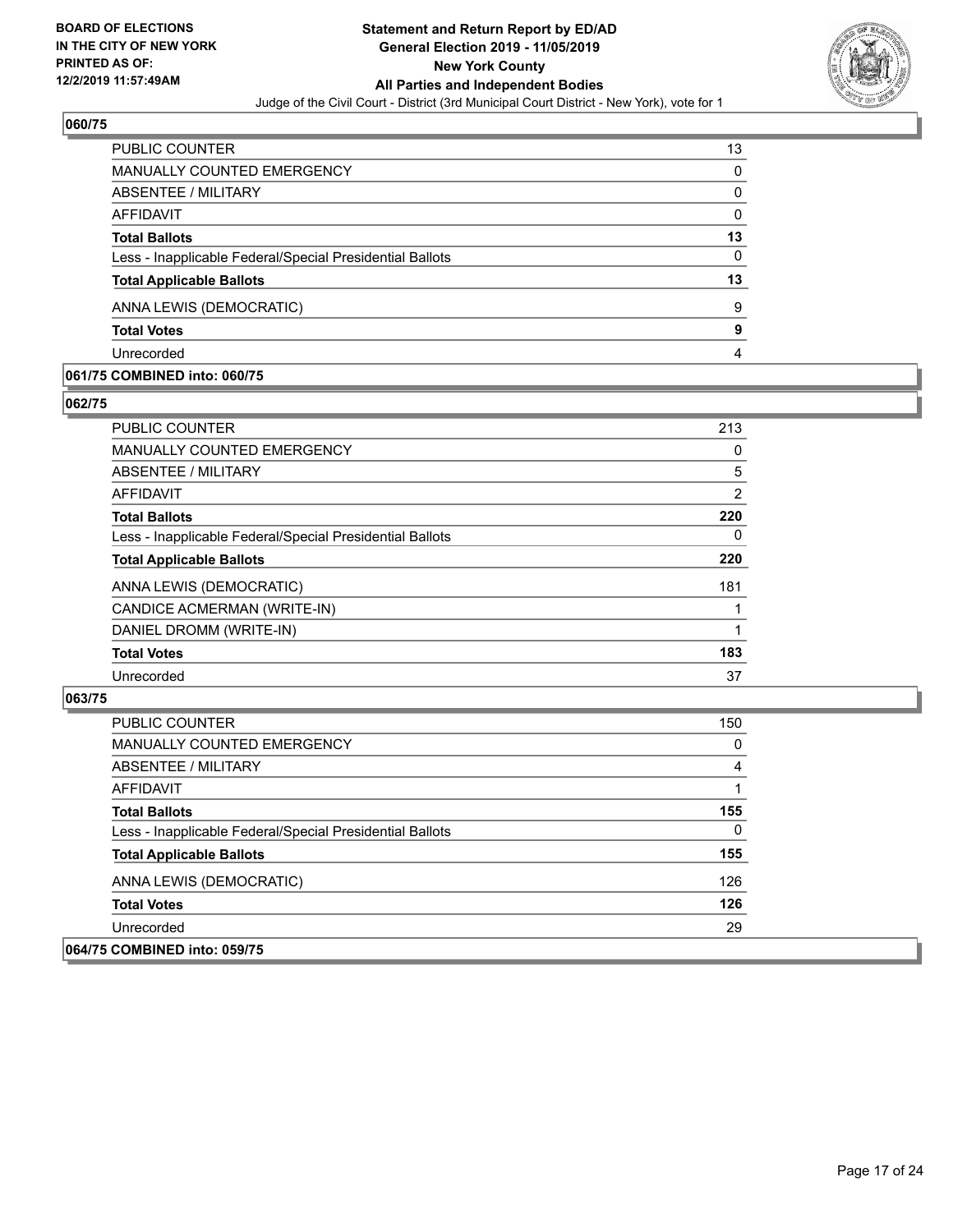

| <b>PUBLIC COUNTER</b>                                    | 108 |
|----------------------------------------------------------|-----|
| MANUALLY COUNTED EMERGENCY                               | 0   |
| <b>ABSENTEE / MILITARY</b>                               | 2   |
| AFFIDAVIT                                                | 0   |
| <b>Total Ballots</b>                                     | 110 |
| Less - Inapplicable Federal/Special Presidential Ballots | 0   |
| <b>Total Applicable Ballots</b>                          | 110 |
| ANNA LEWIS (DEMOCRATIC)                                  | 84  |
| <b>Total Votes</b>                                       | 84  |
| Unrecorded                                               | 26  |

#### **066/75**

| <b>PUBLIC COUNTER</b>                                    | 366 |
|----------------------------------------------------------|-----|
| <b>MANUALLY COUNTED EMERGENCY</b>                        | 0   |
| ABSENTEE / MILITARY                                      | 10  |
| AFFIDAVIT                                                | 2   |
| <b>Total Ballots</b>                                     | 378 |
| Less - Inapplicable Federal/Special Presidential Ballots | 0   |
| <b>Total Applicable Ballots</b>                          | 378 |
| ANNA LEWIS (DEMOCRATIC)                                  | 289 |
| <b>JOSHUA KAUFMAN (WRITE-IN)</b>                         |     |
| UNATTRIBUTABLE WRITE-IN (WRITE-IN)                       |     |
| <b>Total Votes</b>                                       | 291 |
| Unrecorded                                               | 87  |

| PUBLIC COUNTER                                           | 161 |
|----------------------------------------------------------|-----|
| <b>MANUALLY COUNTED EMERGENCY</b>                        | 0   |
| ABSENTEE / MILITARY                                      |     |
| <b>AFFIDAVIT</b>                                         |     |
| <b>Total Ballots</b>                                     | 169 |
| Less - Inapplicable Federal/Special Presidential Ballots | 0   |
| <b>Total Applicable Ballots</b>                          | 169 |
| ANNA LEWIS (DEMOCRATIC)                                  | 134 |
| RUDOLPH GIULIANI (WRITE-IN)                              |     |
| <b>Total Votes</b>                                       | 135 |
| Unrecorded                                               | 34  |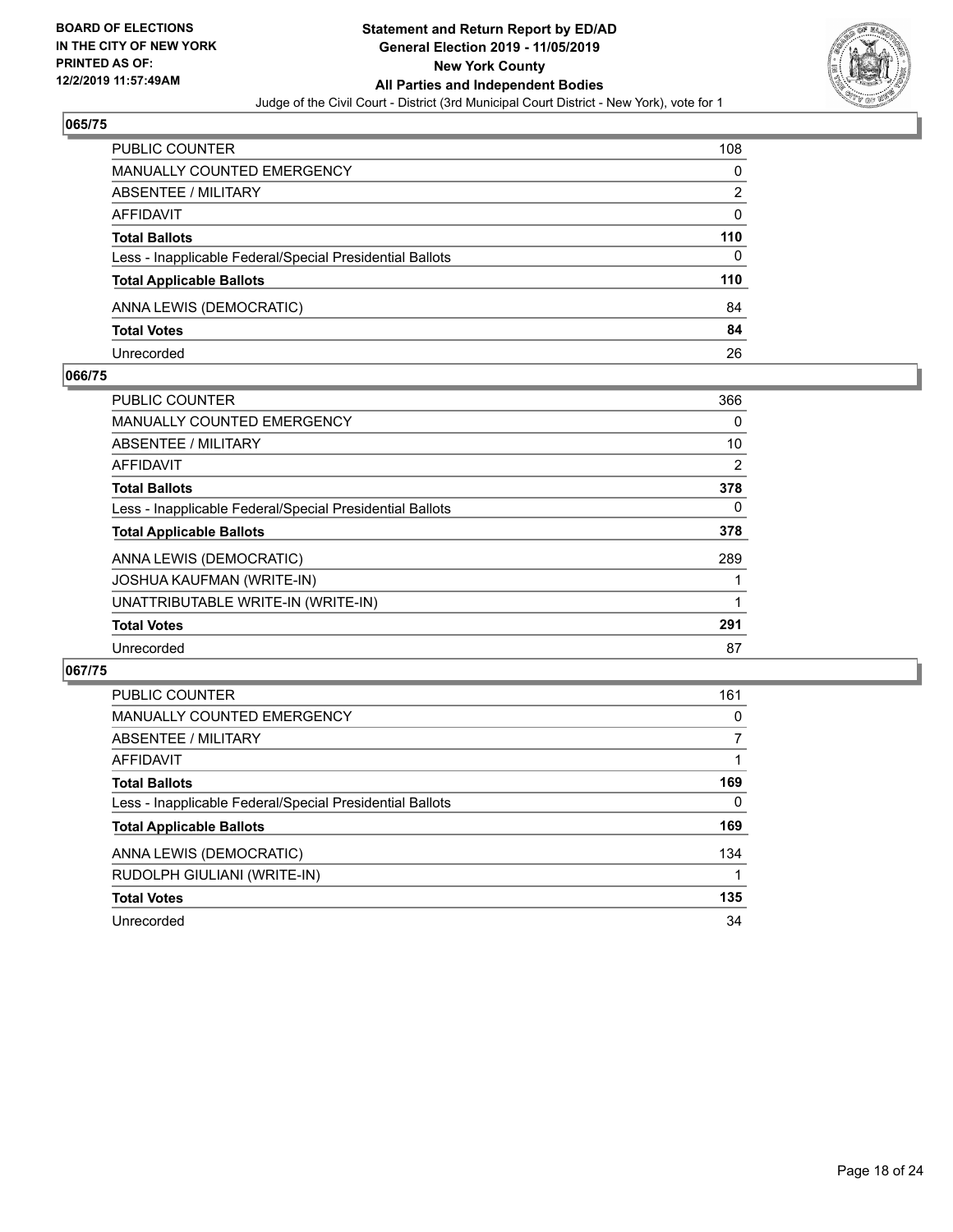

| PUBLIC COUNTER                                           | 165      |
|----------------------------------------------------------|----------|
| <b>MANUALLY COUNTED EMERGENCY</b>                        | 0        |
| ABSENTEE / MILITARY                                      | 6        |
| <b>AFFIDAVIT</b>                                         | 1        |
| <b>Total Ballots</b>                                     | 172      |
| Less - Inapplicable Federal/Special Presidential Ballots | $\Omega$ |
| <b>Total Applicable Ballots</b>                          | 172      |
| ANNA LEWIS (DEMOCRATIC)                                  | 143      |
| ALEJANDRO HILDAGO (WRITE-IN)                             |          |
| KENNETH MOTTER (WRITE-IN)                                | 1        |
| MARK AGUIAR (WRITE-IN)                                   |          |
| <b>Total Votes</b>                                       | 146      |
| Unrecorded                                               | 26       |

## **070/75**

| <b>PUBLIC COUNTER</b>                                    | 232      |
|----------------------------------------------------------|----------|
| <b>MANUALLY COUNTED EMERGENCY</b>                        | 0        |
| ABSENTEE / MILITARY                                      | 5        |
| AFFIDAVIT                                                |          |
| <b>Total Ballots</b>                                     | 238      |
| Less - Inapplicable Federal/Special Presidential Ballots | $\Omega$ |
| <b>Total Applicable Ballots</b>                          | 238      |
| ANNA LEWIS (DEMOCRATIC)                                  | 203      |
| <b>Total Votes</b>                                       | 203      |
| Unrecorded                                               | 35       |

| <b>PUBLIC COUNTER</b>                                    | 538            |
|----------------------------------------------------------|----------------|
| <b>MANUALLY COUNTED EMERGENCY</b>                        | 0              |
| ABSENTEE / MILITARY                                      | 15             |
| AFFIDAVIT                                                | $\overline{2}$ |
| <b>Total Ballots</b>                                     | 555            |
| Less - Inapplicable Federal/Special Presidential Ballots | $\Omega$       |
| <b>Total Applicable Ballots</b>                          | 555            |
| ANNA LEWIS (DEMOCRATIC)                                  | 486            |
| BRIAN BIGGINS (WRITE-IN)                                 |                |
| <b>Total Votes</b>                                       | 487            |
| Unrecorded                                               | 68             |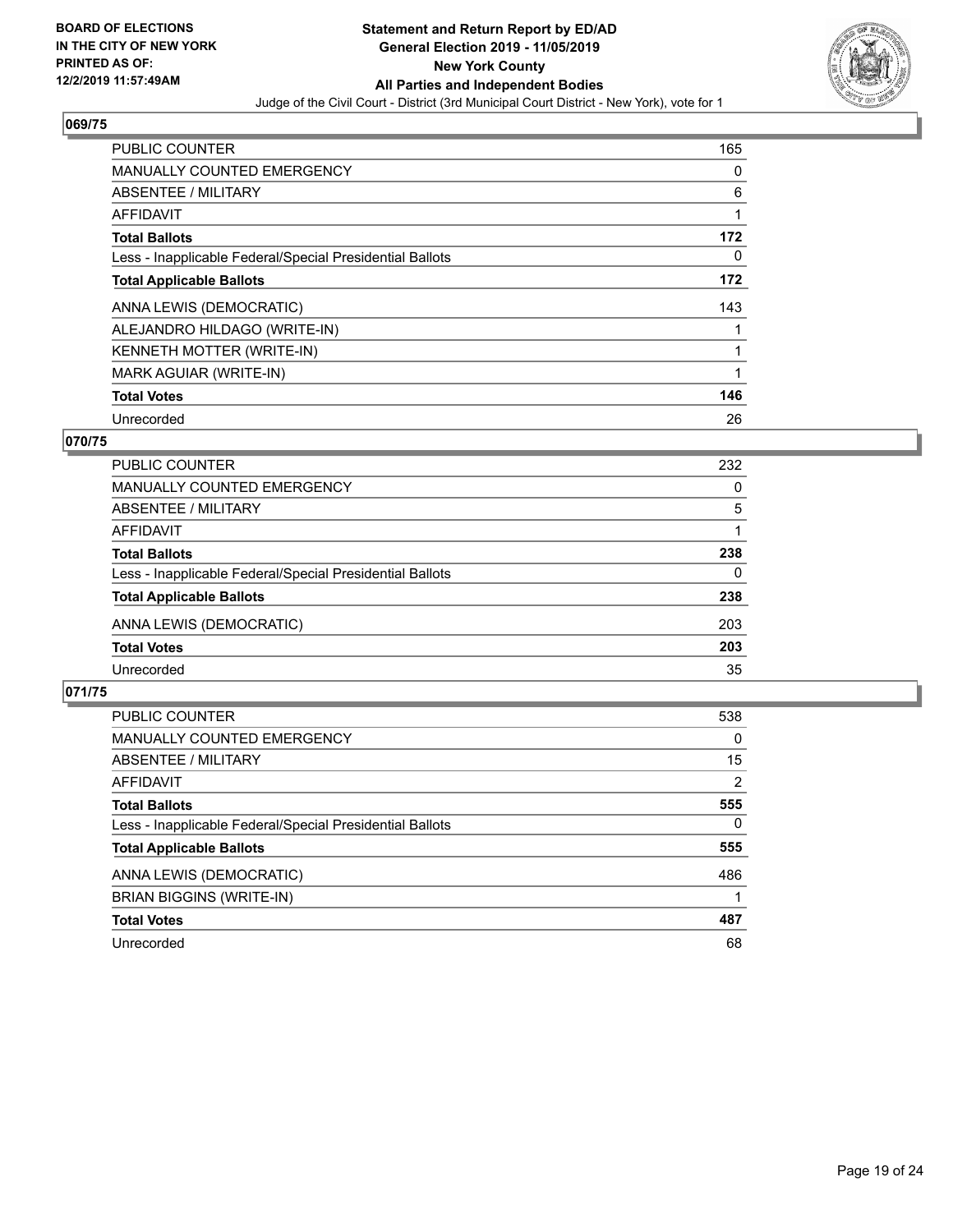

| <b>PUBLIC COUNTER</b>                                    | 491 |
|----------------------------------------------------------|-----|
| <b>MANUALLY COUNTED EMERGENCY</b>                        | 0   |
| ABSENTEE / MILITARY                                      | 12  |
| AFFIDAVIT                                                | 2   |
| <b>Total Ballots</b>                                     | 505 |
| Less - Inapplicable Federal/Special Presidential Ballots | 0   |
| <b>Total Applicable Ballots</b>                          | 505 |
| ANNA LEWIS (DEMOCRATIC)                                  | 442 |
| LUCY MORTY (WRITE-IN)                                    |     |
| UNATTRIBUTABLE WRITE-IN (WRITE-IN)                       |     |
|                                                          |     |
| <b>Total Votes</b>                                       | 444 |

## **073/75**

| <b>PUBLIC COUNTER</b>                                    | 161 |
|----------------------------------------------------------|-----|
| <b>MANUALLY COUNTED EMERGENCY</b>                        | 0   |
| ABSENTEE / MILITARY                                      | 8   |
| AFFIDAVIT                                                |     |
| <b>Total Ballots</b>                                     | 170 |
| Less - Inapplicable Federal/Special Presidential Ballots | 0   |
| <b>Total Applicable Ballots</b>                          | 170 |
| ANNA LEWIS (DEMOCRATIC)                                  | 139 |
| UNATTRIBUTABLE WRITE-IN (WRITE-IN)                       |     |
| <b>Total Votes</b>                                       | 140 |
| Unrecorded                                               | 30  |

## **074/75**

| PUBLIC COUNTER                                           | 111 |
|----------------------------------------------------------|-----|
| <b>MANUALLY COUNTED EMERGENCY</b>                        | 0   |
| <b>ABSENTEE / MILITARY</b>                               | 4   |
| AFFIDAVIT                                                | 0   |
| <b>Total Ballots</b>                                     | 115 |
| Less - Inapplicable Federal/Special Presidential Ballots | 0   |
| <b>Total Applicable Ballots</b>                          | 115 |
| ANNA LEWIS (DEMOCRATIC)                                  | 86  |
| ANDREW NAPOLITANO (WRITE-IN)                             |     |
| MICHELE CASTELLO (WRITE-IN)                              |     |
| PATRICK PAYTON (WRITE-IN)                                |     |
| UNATTRIBUTABLE WRITE-IN (WRITE-IN)                       |     |
| <b>Total Votes</b>                                       | 90  |
| Unrecorded                                               | 25  |

**076/75 COMBINED into: 065/75**

**077/75 COMBINED into: 067/75**

**078/75 COMBINED into: 069/75**

**079/75 COMBINED into: 071/75**

**080/75 COMBINED into: 082/75**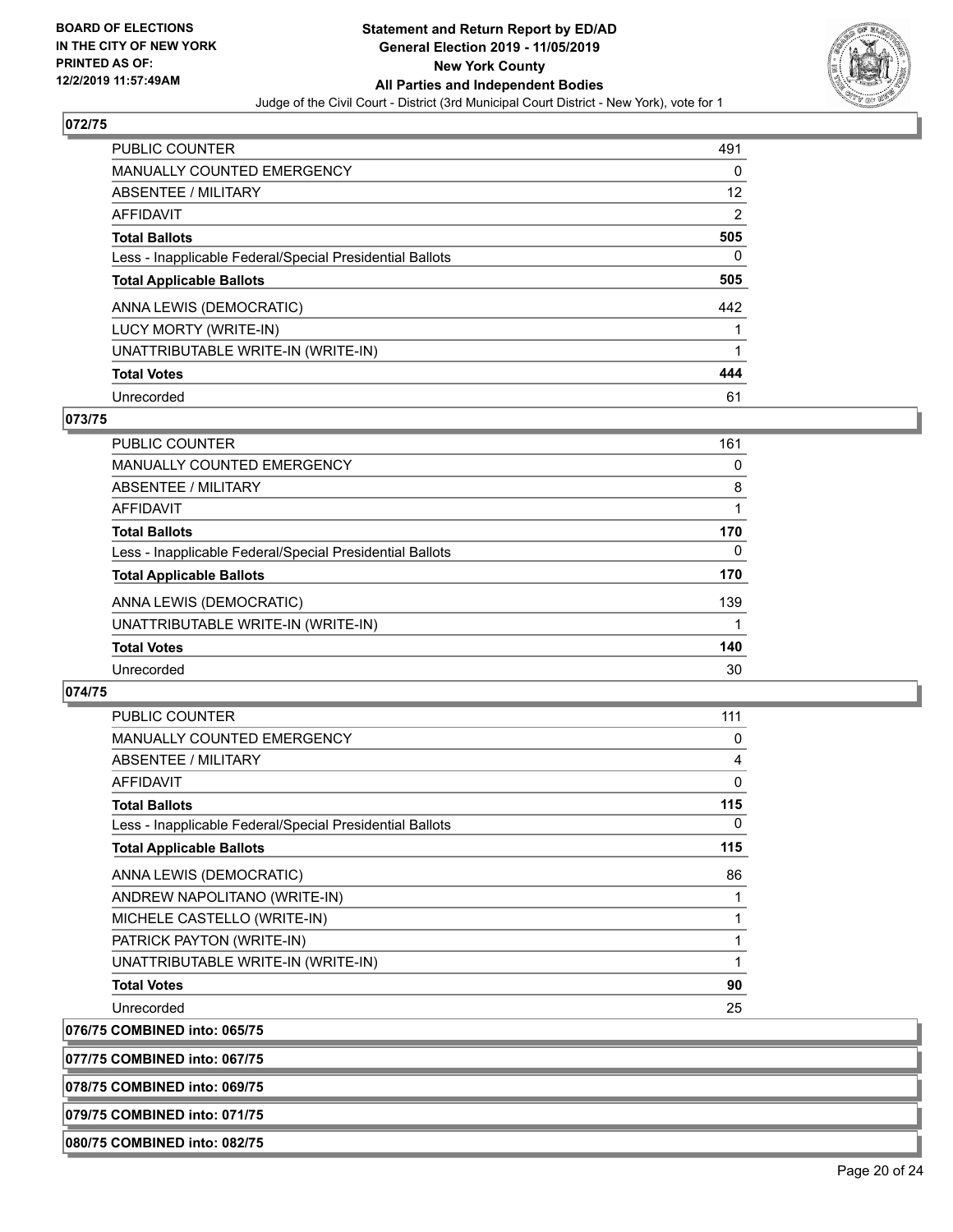

#### **081/75 COMBINED into: 082/75**

#### **082/75**

| <b>PUBLIC COUNTER</b>                                    | 396 |
|----------------------------------------------------------|-----|
| <b>MANUALLY COUNTED EMERGENCY</b>                        | 0   |
| ABSENTEE / MILITARY                                      | 9   |
| AFFIDAVIT                                                |     |
| <b>Total Ballots</b>                                     | 406 |
| Less - Inapplicable Federal/Special Presidential Ballots | 0   |
| <b>Total Applicable Ballots</b>                          | 406 |
| ANNA LEWIS (DEMOCRATIC)                                  | 354 |
| ED KOCH (WRITE-IN)                                       |     |
| UNATTRIBUTABLE WRITE-IN (WRITE-IN)                       |     |
| <b>Total Votes</b>                                       | 356 |
| Unrecorded                                               | 50  |

#### **083/75**

| <b>PUBLIC COUNTER</b>                                    | 301 |
|----------------------------------------------------------|-----|
| <b>MANUALLY COUNTED EMERGENCY</b>                        | 0   |
| ABSENTEE / MILITARY                                      | 4   |
| AFFIDAVIT                                                | 4   |
| <b>Total Ballots</b>                                     | 309 |
| Less - Inapplicable Federal/Special Presidential Ballots | 0   |
| <b>Total Applicable Ballots</b>                          | 309 |
| ANNA LEWIS (DEMOCRATIC)                                  | 260 |
| ANDY PEARSON (WRITE-IN)                                  |     |
| DONALD TRUMP (WRITE-IN)                                  |     |
| ERIC LESH (WRITE-IN)                                     |     |
| <b>Total Votes</b>                                       | 263 |
| Unrecorded                                               | 46  |
|                                                          |     |

## **084/75 COMBINED into: 115/75**

#### **085/75 COMBINED into: 093/75**

#### **086/75 COMBINED into: 020/67**

| PUBLIC COUNTER                                           | 161 |
|----------------------------------------------------------|-----|
| <b>MANUALLY COUNTED EMERGENCY</b>                        | 0   |
| ABSENTEE / MILITARY                                      | 3   |
| AFFIDAVIT                                                |     |
| <b>Total Ballots</b>                                     | 165 |
| Less - Inapplicable Federal/Special Presidential Ballots | 0   |
| <b>Total Applicable Ballots</b>                          | 165 |
| ANNA LEWIS (DEMOCRATIC)                                  | 122 |
| RITA PALMA (WRITE-IN)                                    |     |
| UNATTRIBUTABLE WRITE-IN (WRITE-IN)                       |     |
| <b>Total Votes</b>                                       | 124 |
| Unrecorded                                               | 41  |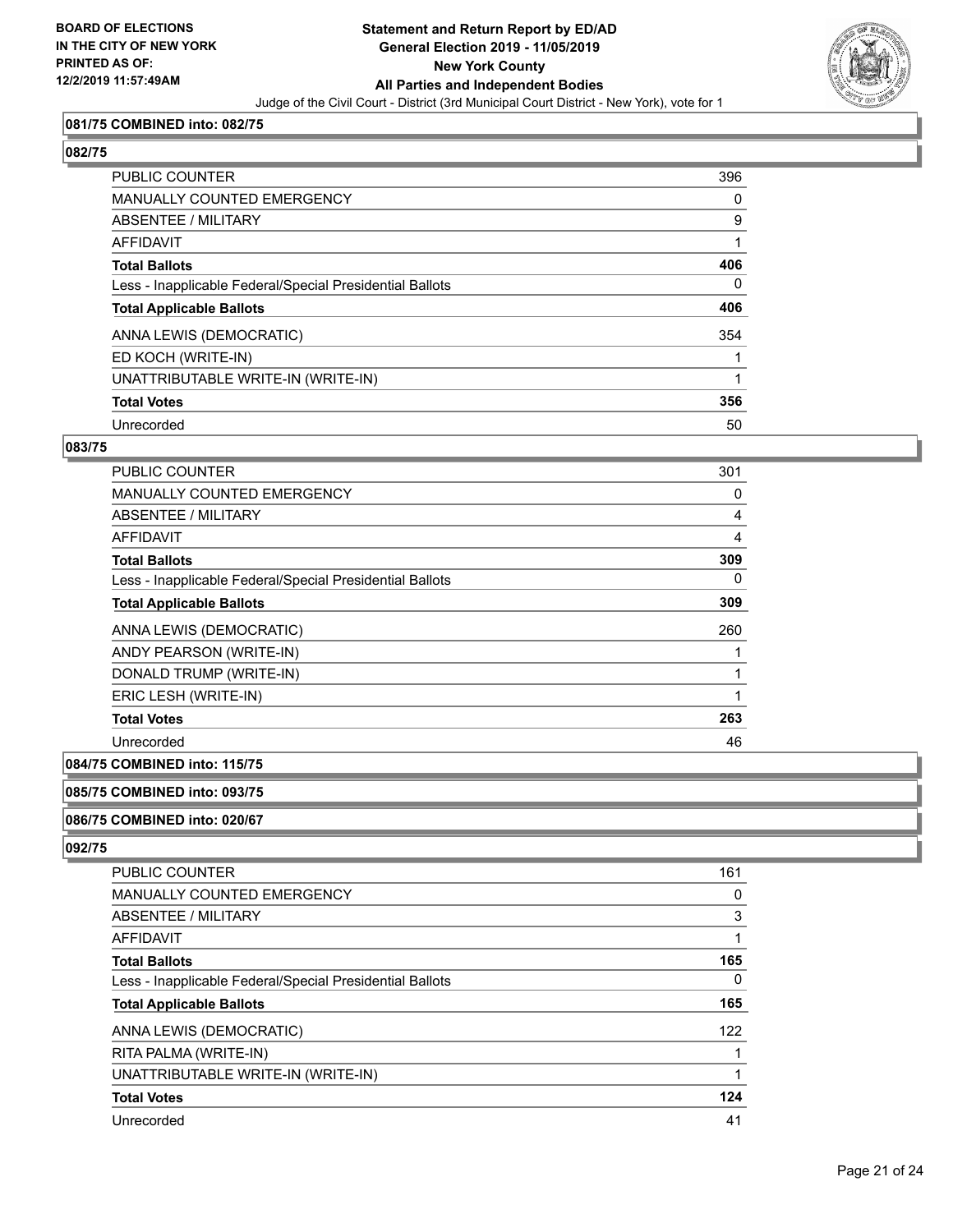

| <b>PUBLIC COUNTER</b>                                    | 117 |
|----------------------------------------------------------|-----|
| <b>MANUALLY COUNTED EMERGENCY</b>                        | 0   |
| ABSENTEE / MILITARY                                      | 4   |
| AFFIDAVIT                                                | 1   |
| <b>Total Ballots</b>                                     | 122 |
| Less - Inapplicable Federal/Special Presidential Ballots | 0   |
| <b>Total Applicable Ballots</b>                          | 122 |
| ANNA LEWIS (DEMOCRATIC)                                  | 104 |
| ERIC BOTTCHER (WRITE-IN)                                 |     |
| IVANKA TRUMP (WRITE-IN)                                  | 1   |
| <b>Total Votes</b>                                       | 106 |
| Unrecorded                                               | 16  |
|                                                          |     |

**094/75 COMBINED into: 066/75**

**095/75 COMBINED into: 066/75**

**096/75 COMBINED into: 027/67**

**101/75 COMBINED into: 048/75**

**105/75 COMBINED into: 037/75**

**107/75 COMBINED into: 083/75**

| <b>PUBLIC COUNTER</b>                                    | 208 |
|----------------------------------------------------------|-----|
| <b>MANUALLY COUNTED EMERGENCY</b>                        | 0   |
| ABSENTEE / MILITARY                                      | 6   |
| AFFIDAVIT                                                | 1   |
| <b>Total Ballots</b>                                     | 215 |
| Less - Inapplicable Federal/Special Presidential Ballots | 0   |
| <b>Total Applicable Ballots</b>                          | 215 |
| ANNA LEWIS (DEMOCRATIC)                                  | 189 |
| TUCKER CARLSON (WRITE-IN)                                |     |
| UNATTRIBUTABLE WRITE-IN (WRITE-IN)                       | 1   |
| <b>Total Votes</b>                                       | 191 |
| Unrecorded                                               | 24  |
| 110/75 COMBINED into: 013/75                             |     |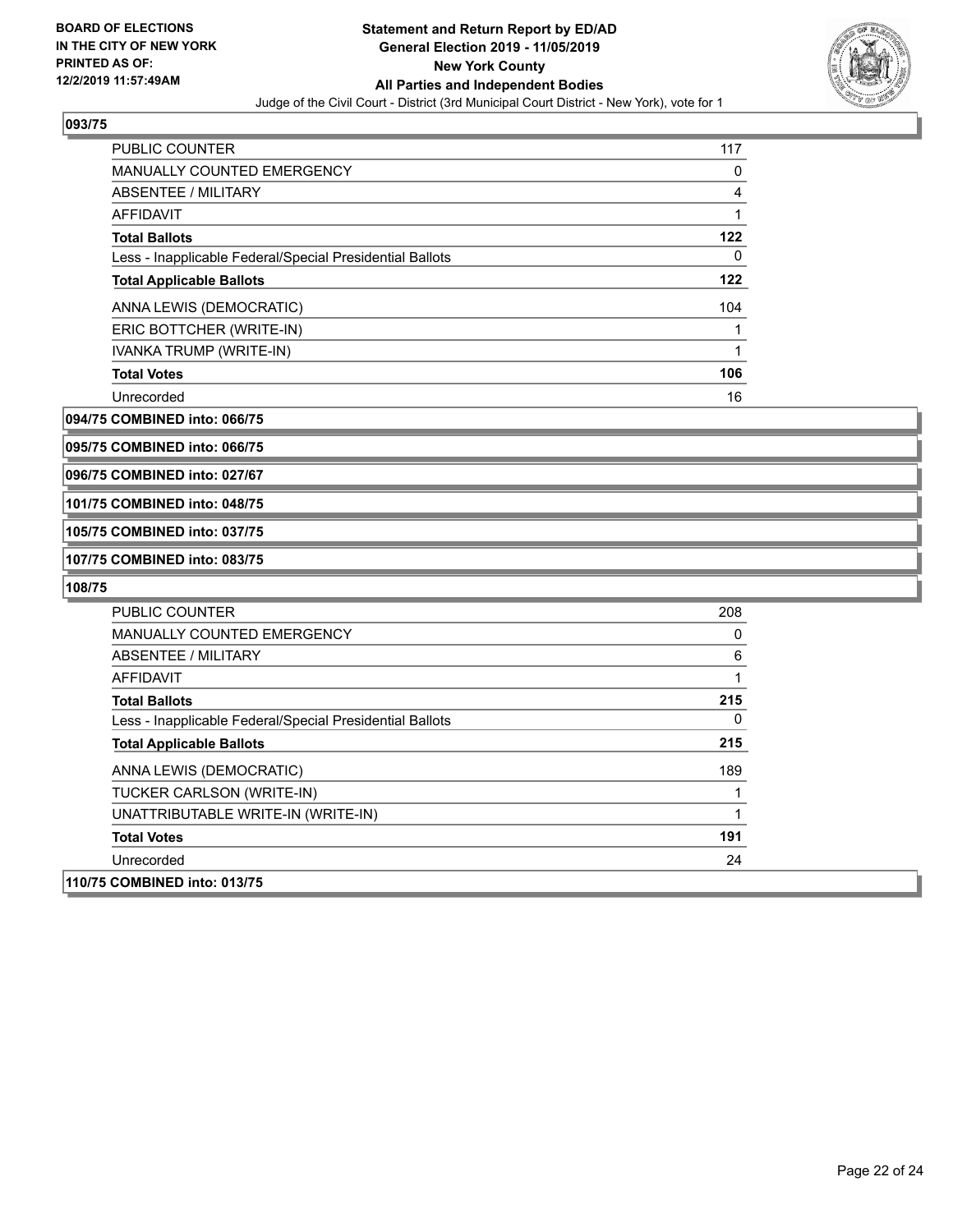

| PUBLIC COUNTER                                           | 284 |
|----------------------------------------------------------|-----|
| <b>MANUALLY COUNTED EMERGENCY</b>                        | 0   |
| ABSENTEE / MILITARY                                      | 5   |
| <b>AFFIDAVIT</b>                                         |     |
| <b>Total Ballots</b>                                     | 290 |
| Less - Inapplicable Federal/Special Presidential Ballots | 0   |
| <b>Total Applicable Ballots</b>                          | 290 |
| ANNA LEWIS (DEMOCRATIC)                                  | 238 |
| ANDREW CUOMO (WRITE-IN)                                  |     |
| JEFFREY KOFSKY (WRITE-IN)                                |     |
| JUDY SHEINDLIN (WRITE-IN)                                |     |
| <b>Total Votes</b>                                       | 241 |
| Unrecorded                                               | 49  |

## **112/75**

| <b>PUBLIC COUNTER</b>                                    | 372 |
|----------------------------------------------------------|-----|
| <b>MANUALLY COUNTED EMERGENCY</b>                        | 0   |
| ABSENTEE / MILITARY                                      | 5   |
| AFFIDAVIT                                                | 1   |
| <b>Total Ballots</b>                                     | 378 |
| Less - Inapplicable Federal/Special Presidential Ballots | 0   |
| <b>Total Applicable Ballots</b>                          | 378 |
| ANNA LEWIS (DEMOCRATIC)                                  | 290 |
| BERNARD R. BLOCK (WRITE-IN)                              |     |
| ED MECHMANN (WRITE-IN)                                   |     |
| FRANK MORENO (WRITE-IN)                                  | 1   |
| <b>Total Votes</b>                                       | 293 |
| Unrecorded                                               | 85  |
|                                                          |     |

## **113/75 COMBINED into: 019/75**

#### **114/75 COMBINED into: 038/75**

| <b>PUBLIC COUNTER</b>                                    | 316 |
|----------------------------------------------------------|-----|
| <b>MANUALLY COUNTED EMERGENCY</b>                        | 0   |
| ABSENTEE / MILITARY                                      | 5   |
| AFFIDAVIT                                                |     |
| <b>Total Ballots</b>                                     | 322 |
| Less - Inapplicable Federal/Special Presidential Ballots | 0   |
| <b>Total Applicable Ballots</b>                          | 322 |
| ANNA LEWIS (DEMOCRATIC)                                  | 286 |
| <b>Total Votes</b>                                       | 286 |
| Unrecorded                                               | 36  |